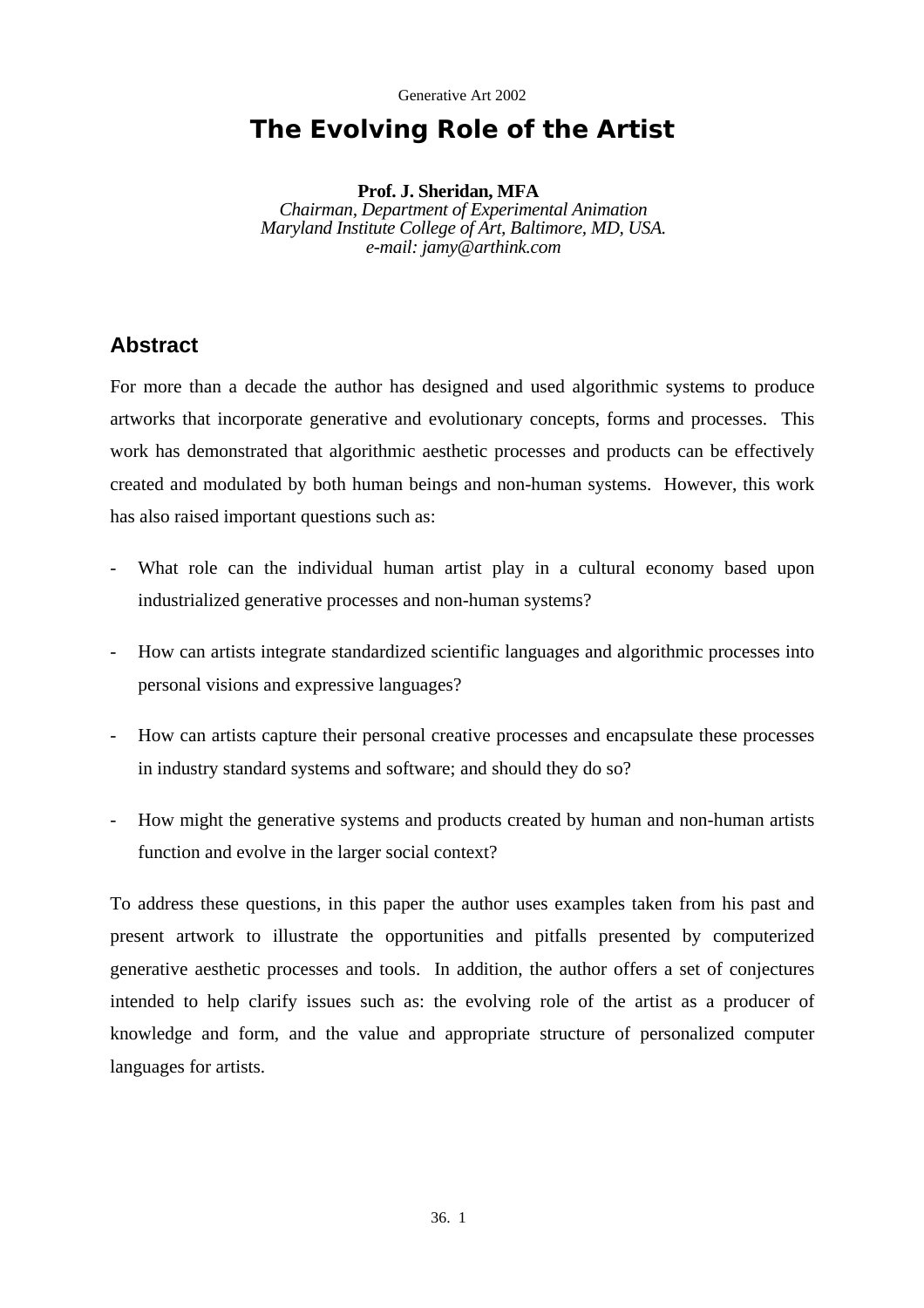# **1. Introduction**

During the past decade or so, I created a number of generative systems that I have used to produce computer-based, real-time, data-driven, human-scale, art installations and performances. These works embody concepts and images that grew from my eclectic synthesis of evolutionary concepts, algorithmic aesthetic processes, and art historical practices and precedents. John Dunn, an artist-programmer who I have had the good fortune to collaborate with for many years, created the computer tools and systems that I use to build and program my personal generative systems. He also composed the DNA-driven synthesized music that often accompanies my work.

It is worth noting here that John Dunn and I have both worked with Sonia Sheridan, Professor Emeritus of the School of the Art Institute of Chicago, and our work has been influenced by her approach to generative systems. For example, we share her belief that artists should be empowered to explore new forms of expression and production using contemporary industrial and scientific knowledge, systems and practices. We also share her conviction that artists must be able to develop unique personalized systems of practice and notation that complement the industrial practices and tools. We believe that artists can best explore and express their multidimensional, all-too-human, and often pre-verbal ideas by using multiple complementary creative systems that foster the integration of social scale and personal scale knowledge.

The purpose of this paper is to introduce the reader to some of this work and to illustrate some of the opportunities, pitfalls and questions that emerged from using computerized generative aesthetic processes and tools. To this end, I will discuss three different bodies of work, each built upon a unique computing platform and set of aesthetic concepts. I will also discuss the interaction between the concepts embedded in the tools, the concepts that the artist brings to the work, and the concepts that emerge from the interaction of the tools and the work. While some of these works and the computing platforms they were built on may appear visually archaic today, I find that many of the concepts and lessons they embody are still very relevant to contemporary generative art practice.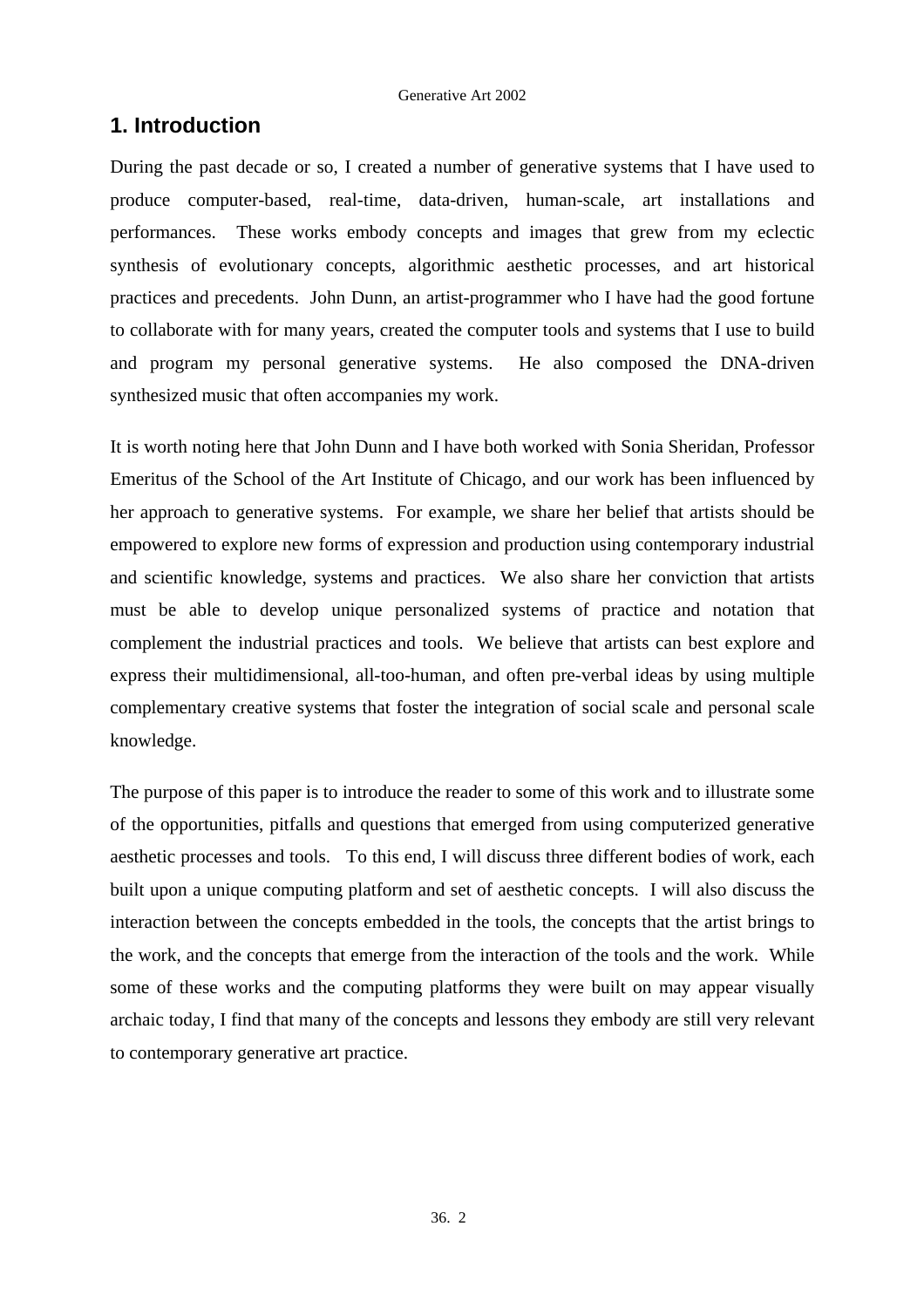# **2.** *Dark Matter* **and** *Tree of Life*

*Dark Matter* and *Tree of Life* are two installation artworks I created in 1994-1995 using the Vango software system created by John Dunn in 1991-1992. These works were presented as human-scale, immersive, real-time, computer animated installation performances with accompanying DNA-driven synthesized music [1].



**Figure 1. Still images taken during an animated** *Dark Matter* **installation-performance** 



**Figure 2. Still images taken during an animated** *Tree of Life* **installation-performance** 

Vango was a DOS-based, pre-web, real-time, animated hypertext system that used ASCII character graphics in innovative ways. John built Vango using character graphics because at that time he was constrained by a non-competition agreement that prevented him from developing 'real' graphics systems; i.e. pixel graphics systems like Lumena. Of course, it was precisely because Vango was not a 'real' graphics system that it was so interesting and revealing to work with.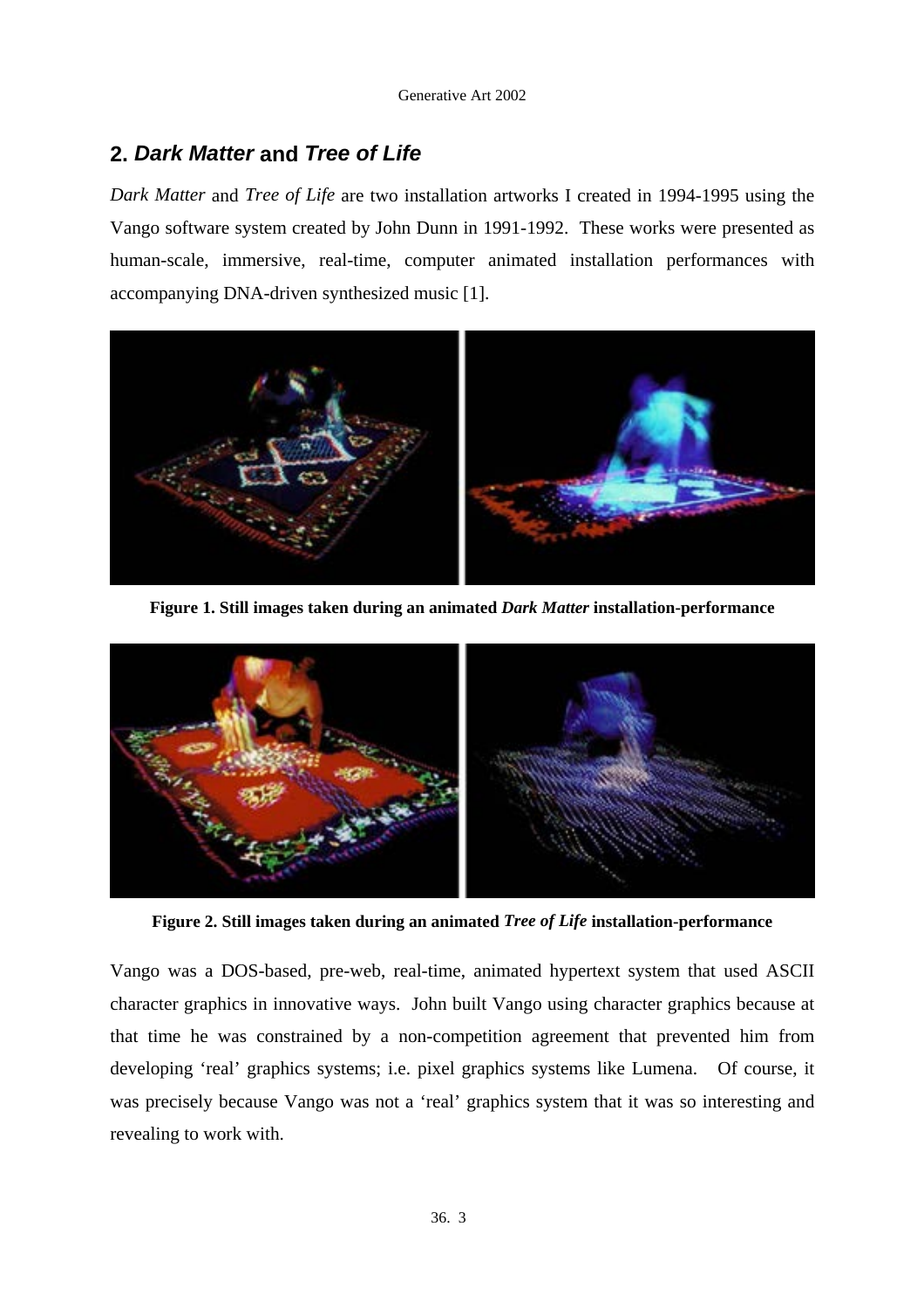For example, because Vango used character graphics, which were stored in a PC's hardware ROM, it was incredibly fast compared to pixel graphics systems of the time and therefore the creative feedback loop between the artist and the animated images was also very tight and fast. Of course, in addition to speed Vango had other unique structural and creative properties. Vango let an artist:

- 'Paint' in a 2 dimensional hyperspace using ASCII characters and using each character's CFB[2] attributes independently or in any combination.
- Combine multiple images in unique ways based on the CFB attributes of the characters that made up the images as well as on a transparent character attribute.
- Create user or system-activated buttons that jumped or slid the user to new locations in the 2D hyperspace while combining images in real-time.
- Create user or system-activated buttons that triggered MIDI events.
- Save and return to specific states of the system and therefore save and return to various states of the images, hyperspace trajectories, and CFB combinations.

After working with Vango for some time, I developed a whole set of generative processes that exploited Vango's capabilities and allowed me to develop a unique set of images and concepts. However, for the purposes of this paper, I think the system's great speed, its ability to combine sliding images in real-time, and its ability to individually set character CFB attributes are particularly worth mentioning.



**Figure 3. Vango menus, color palette, CFB selector, navigation pads, and ASCII palette**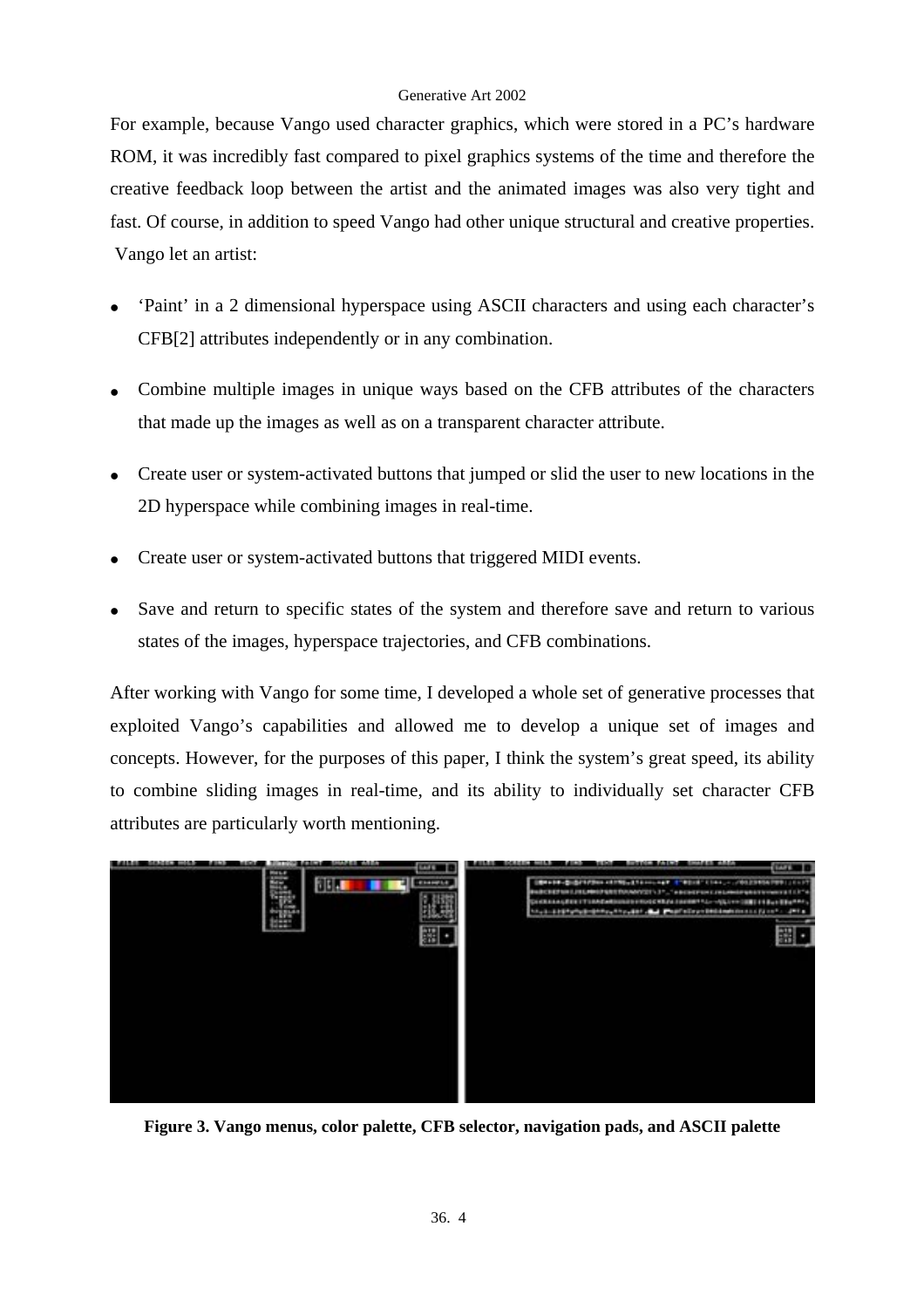

**Figure 4. Vango hyperspace map and jump-slide-MIDI buttons** 

Because Vango could animate all 4000 characters on the 80 column by 50 row VGA screen at the rate of 50 characters per second when running on a 486 PC with local bus video, I was able to develop 'herds' of animated objects on my desktop PC. Each character position on the screen became an individual animation that was generated by sliding a series of characters past that position while 'fixing' the viewers eyes with stable color structures enabled by the CFB controls. This technique made it possible for a viewer to see animated characters rather than sliding characters. I could also group the sliding characters into visually meaningful units or herds that would, from the viewer's perspective, visually unite or break apart depending upon how I painted the interacting images and how I set up the hypertext button slide trajectories that combined the images. In any event, the animation effect was so strong that some viewers reported becoming seasick from the intense visual motion. (See the right hand image in figures 2 and 5 for static examples.)



**Figure 5. Vango ASCII image structure examples** 

Having such a fast system also meant that I could use musical ideas to structure my visual processes and that I could involve viewers in the work in novel ways. For example, I used a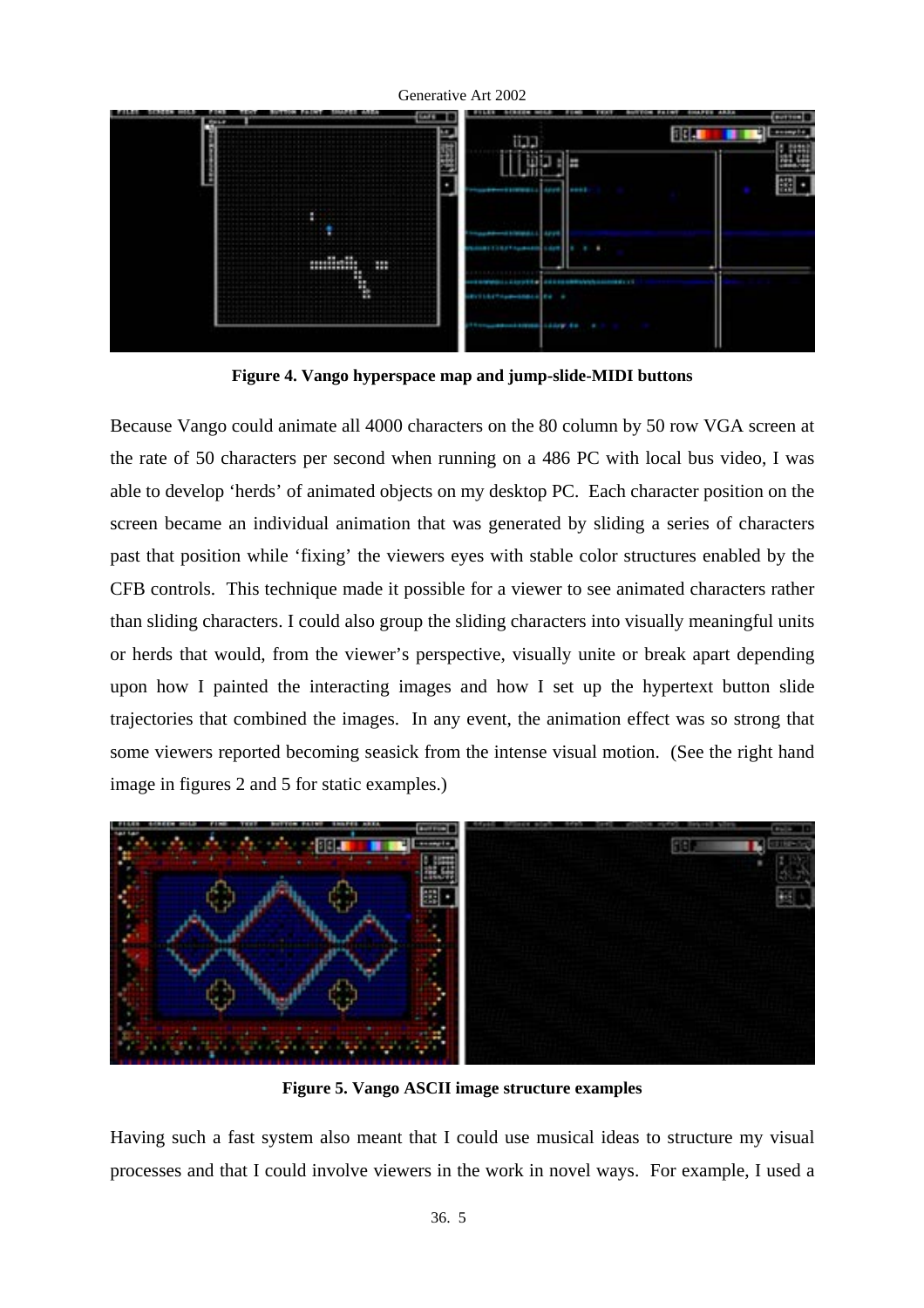musical theme and variation structure to create the complex motion trajectories that animated the work's imagery. In addition, I used the fast graphics to create lines in the images that would scan and articulate the bodies of any viewers who were seated in the work. Vango's speed, coupled with its ability to change images, trajectories, colors, CFB interactions, and MIDI events on the fly, allowed me to produce a remarkably wide range of image structures and viewer experiences using a very limited set of generators.



**Figure 6. Hypertext sliding motion trajectory maps from** *Dark Matter* **and** *Tree of Life*

While Vango certainly enhanced my creative process, the system also stimulated me to explore a number of genetic art ideas. For example, because Vango used the characters' CFB attributes when combining images as they slid or jumped through the hyperspace, Vango implicitly embodied a simple but dynamic genetic system. And, because Vango provided the ability to save and return to specific system states, it also provided a glimpse into an evolving genetic system in which my artistic decisions acted as the selective pressures. In essence, at any given point in the history of an artwork, I would use Vango to create a mother image and a father image. Then I would build the trajectories and assign the CFB settings that would combine the parent images' characters. The resulting real-time animation and combination process would produce a set of child images; or more accurately, a herd of child character sequences. I would repeat this process many times, then move back and forth in time to view the different genetic imaging systems I had created.

I found this whole process absolutely fascinating because I could use a simple, affordable, understandable, high-feedback, and animated computer imaging system to explore my multidimensional ideas about genetic imaging, structural transparency, fractal time, image evolution, process evolution, and the evolution of metaphor, to name a few. Moreover, at a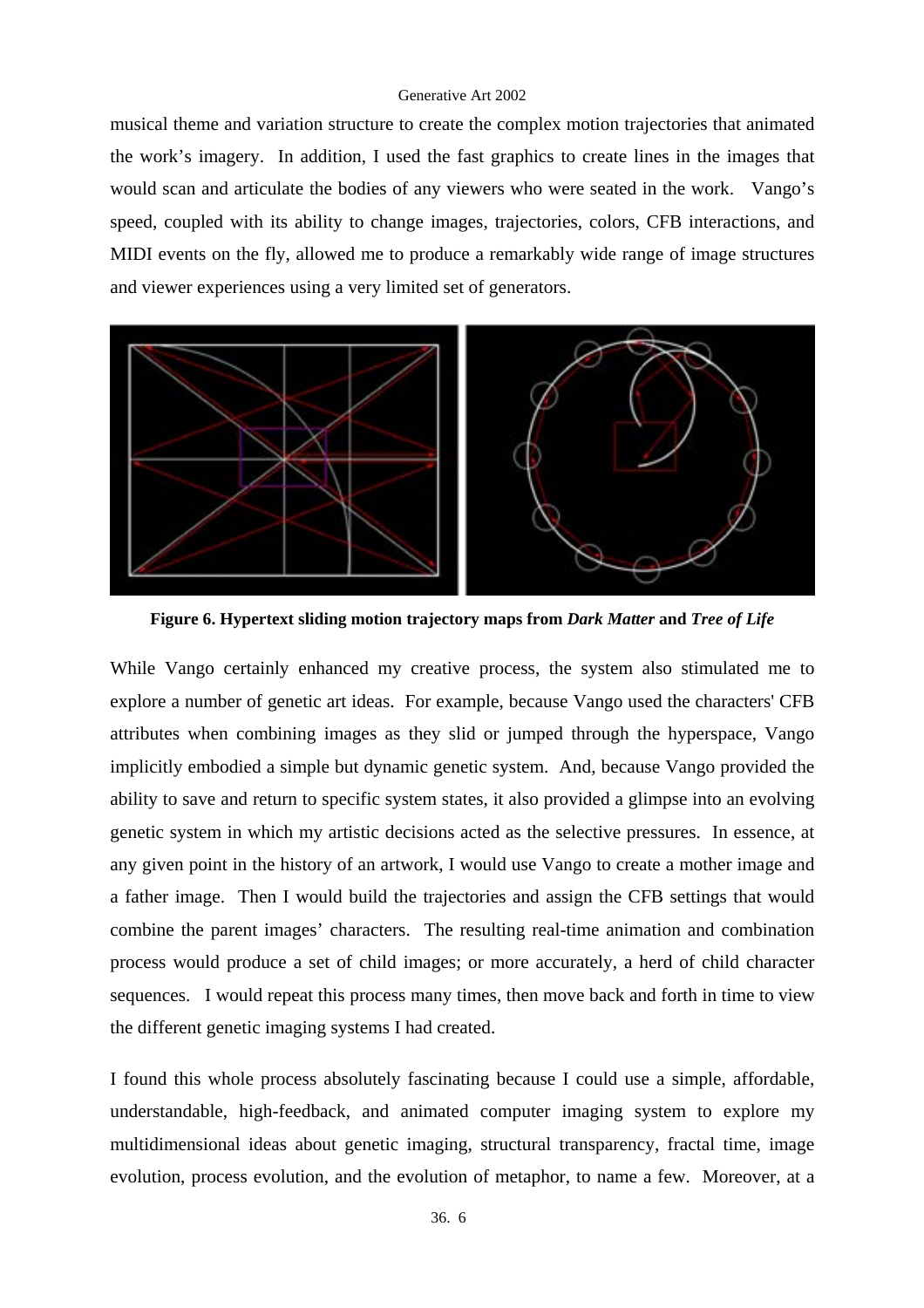time when 'real' genetic animation systems could not realistically run on an artist's desktop PC, I could actually work on my little 486 with herds of 'object-oriented' 'genetic' animations that lived in a large hyperspace and 'interacted' with the viewer. My imagination went wild.



**Figure 7. Various CFB 'genetic' interactions from** *Dark Matter*

However, Vango had another structural property that made it interesting genetically; it used indexed characters and colors to create images. By using indexed entities to create images, Vango implicitly created a simple system in which there was a distinction between the image's genotype and its phenotype. The genotype of a Vango artwork consisted of the character and color indexes that made up the images and the hard-coded button trajectories. The phenotype of the work was generated when the images were played and projected on a particular surface using a particular font and color palette. (See the right side of figures 1 and 7.) This aspect of Vango was also fascinating to me because I could create different 'strains' of an artwork simply by varying any combination of its CFB genetics, its font, and its projection environment.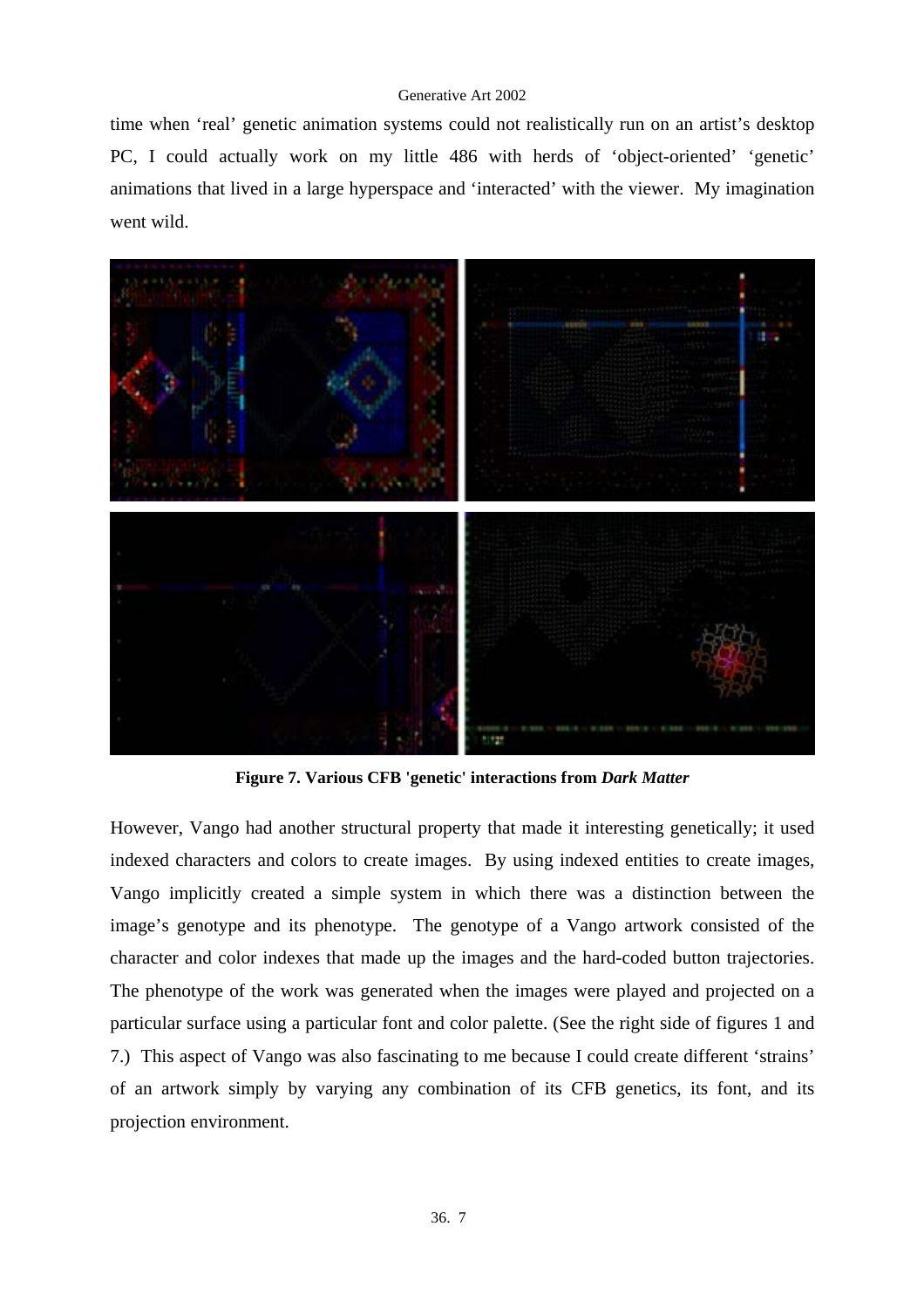

**Figure 8. Genotype (visible as default phenotype) and screen phenotype from** *Dark Matter*

Of course, using Vango also had its pitfalls, two of which deserve mention here. The first problem was that the more successful I became at producing interesting animations based on unique character fonts, the more difficult it became to actually use the system. This is because Vango, like most DOS ASCII applications, used the same character set for authoring the artwork and playing the artwork. As a result, the more I successfully modified the character fonts for aesthetic effect, the more difficult it became to read the Vango menus and tools, and the more difficult it became to read DOS screens. In fact, John and I used to joke that my pieces looked as if the were written in Klingon, an imaginary alien language used in the television series Star Trek. In the end, I had to memorize all the Vango menus because they had become unreadable.



**Figure 9. Progressively modified character sets from** *Dark Matter* **and** *Tree of Life*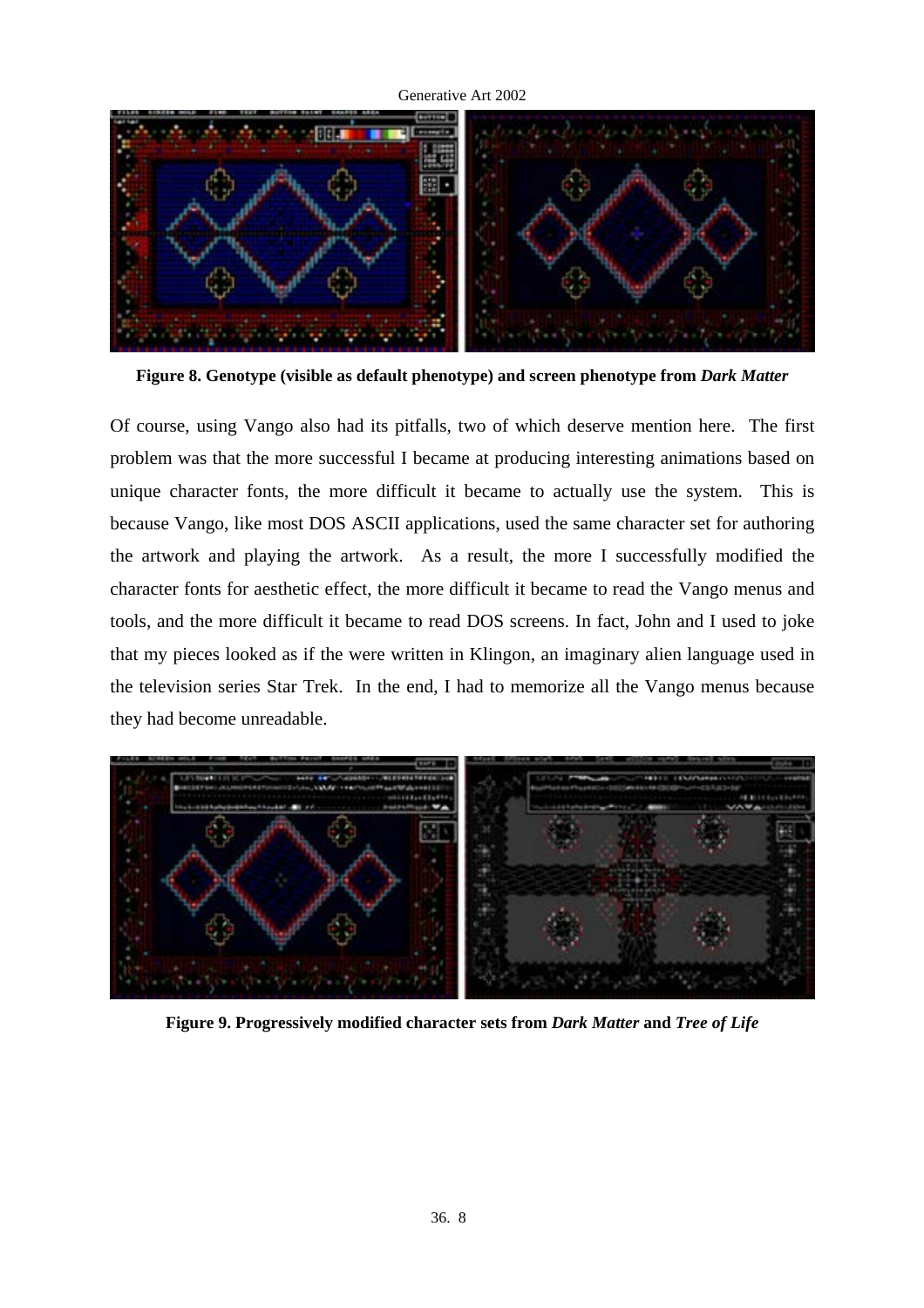**Figure 10. Progressively modified Vango menus and tools** 

| <b>SMALL</b><br><b>Riddell and American Company</b><br>the first strictly tested<br>94 | <b>ISS</b><br>÷.<br><b>Barbara Barbara</b><br>196 13 13 1991<br>$\overline{\phantom{a}}$ | <b>SALES PERMIT RATIONAL</b> |
|----------------------------------------------------------------------------------------|------------------------------------------------------------------------------------------|------------------------------|
| <b>ALCOHOL: THE STATE ORDER</b><br>10.01 Links 17-1212-0-4                             | 197, 11-13<br>1481<br>-<br><b>Call Carl Roberton</b>                                     | <b>CAST PERMIT</b>           |
| 0.00001<br><b>The R</b><br><b>ATTENDA</b><br>ua.<br>Fores                              | E.<br><b>ALCOHOL:</b><br><b>THE REAL PROPERTY</b>                                        | $1 - 1$<br>42<br>4.44        |
| 00103107<br>1944 1941 1949 1944                                                        | 100108-016<br>12-13-1991<br><b>STAFF</b>                                                 |                              |

**Figure 11. Progressively modified DOS screens** 

The second problem was that Vango was a unique world unto itself. It was character based, it could only handle pixel graphics in an extremely limited way, it could only generate a few of MIDI events, it could not cooperate with any of the other evolving pixel graphics systems, and its hypertext capabilities were about to be superseded by web tools. Vango had become too isolating and unique, so it was time to move on.

# **3.** *Garden of Initial Conditions* **and** *Emerging*

*Garden of Initial Condition* and *Emerging* are two installation artworks I created between 1996 and 2001. As with my earlier work, these works were presented as human-scale, immersive, real-time, computer animated installation performances with accompanying DNAdriven synthesized music[3]. The evolving carpet-like images were projected on a dimensionalizing bed of sand in a totally dark installation space that made the images float dynamically. In addition, viewers were encouraged to play in the sand and become part of the work. The relaxed pace of these works in conjunction with the DNA music and the tactile projection surface gave the works a sensuous yet meditative quality.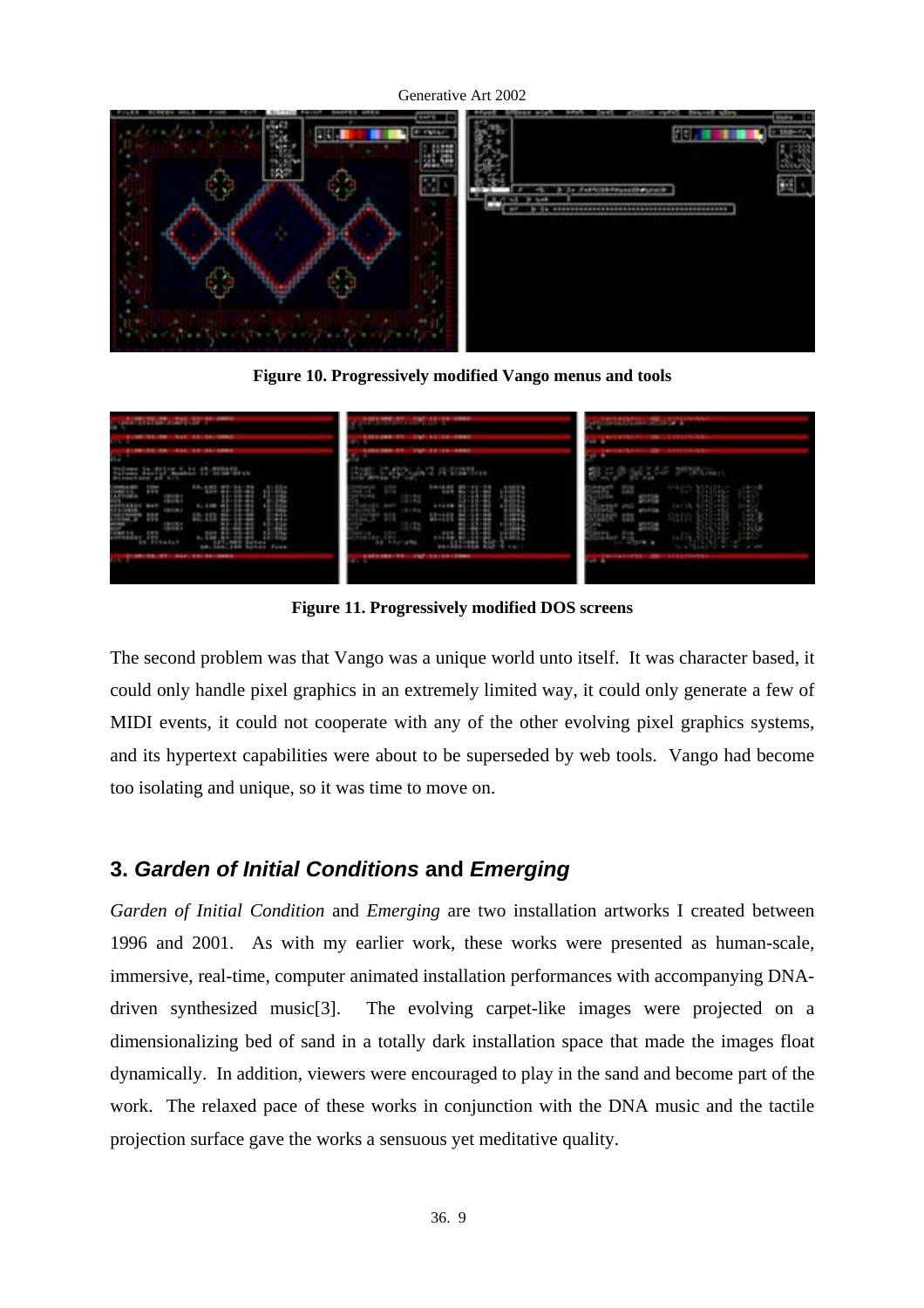

**Figure 12. Still images taken from animated** *Garden of Initial Conditions* **performances** 



**Figure 13. Jamy Sheridan and John Dunn preparing an installation** 

I created these works using Kinetic Art Machine (KAM), algorithmic multimedia software created by John Dunn in 1995-1996 with my assistance. KAM was a DOS-based software system that grew out of John's earlier Kinetic Music Machine (KMM), a MIDI composition and sequencing system he developed in the mid-1980's that enabled musicians to create sophisticated algorithmic compositions that would run in real-time on an IBM PC. KMM was the system John used to create his early DNA music, it was the system I used to create music for my first Vango works, and it provided a proof-of-concept for many of the ideas that were further developed in KAM. Some elements of KAM also grew out of an ongoing conversation about artists' computer systems and languages that John and I began in the mid-1980's.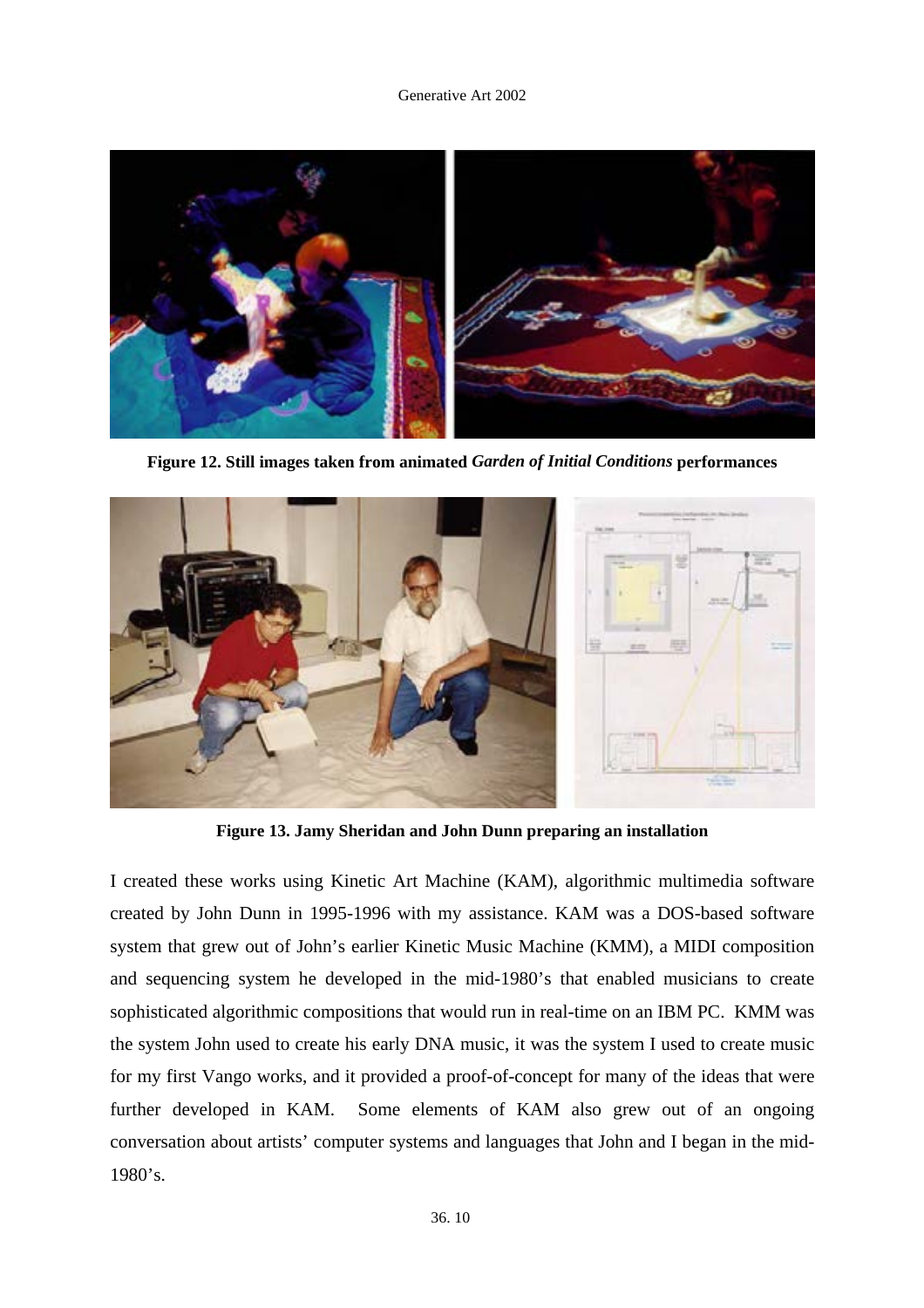| <b>SWITCH</b><br>ux:u0:vx<br>ux:x1:y*:zX<br>mx:mx+y0+y0                       | <b>CLOCK</b><br>$*78*73$<br>$*70*98*98$<br>$*10*18*60$ | INDER<br>$KX: L9$<br>$M0: NX: OX$                                            | LOGIC.<br><b>RX:11</b><br><b>AKT</b><br>M:69:100    | MATH<br>$1 + 2 - -1$<br>$+0:20:70$                      | <b>MIX</b><br>$1E0$ $F0$<br>100:10<br>:20:60  | <b>MIDI</b><br>$-0X - 00 - 00 - UK$<br>$BX: + 0: +0.10$<br><b>TOO</b><br>Y1:0:0:0 |
|-------------------------------------------------------------------------------|--------------------------------------------------------|------------------------------------------------------------------------------|-----------------------------------------------------|---------------------------------------------------------|-----------------------------------------------|-----------------------------------------------------------------------------------|
| <b>SEQUENCER</b><br>0X:r0:P0<br>+QX+R0+S0+T0 +nX+0X<br>:qX:R0:s0:rX +c0++0++0 | <b>TRIGGER</b>                                         | ONESHOT<br>$-3X+1X$<br>$-8X+13$<br>$-6X+8X+1X$                               | TERT<br>08+X++X<br>X+ <x+=x<br>+ :0:50:+0</x+=x<br> | <b>BOUNDS</b><br>$10:10:18$<br>$10:00:19$<br>$10:00:00$ | SAMPLE<br>$:$ EX : EQ<br>38<br>140:           | <b>FROGRAM</b><br>: AX: B*: CX: DO<br>E0: F0: G0: H0<br>W5: XX: YX: Z0            |
| <b><i>RANDOM</i></b><br>70:60:70:10<br>+10++0:00:40<br>50:40:40:40            | EXECRET                                                | <b>MISC</b><br>$33 + 10$<br>$\equiv 0$<br>ÝΘ<br>10 <sup>7</sup><br>108490450 | 19<br>$-0.0 - 0.0$<br>12:49                         | $x = 5$<br>$x = 5$<br>$x = 6$<br>$x = 6$                | SEECIAL<br><b>2000</b><br>$^{10}_{69}$<br>70. | 71.NN<br><b>PO</b><br>10:10<br>20:20                                              |
| <b>EXIT N-&gt;B HELP</b>                                                      |                                                        |                                                                              | >RUG 27                                             | <b>C:\DOS\SOUNDS\KMM</b>                                |                                               |                                                                                   |
| $\frac{1}{3}$                                                                 | <b>STUTOR2</b>                                         | <b>EB171</b>                                                                 |                                                     |                                                         |                                               |                                                                                   |
| TUTORI                                                                        | <b>RUG</b>                                             |                                                                              |                                                     |                                                         |                                               |                                                                                   |
| KINETIC MUSIC MACHINE USRSION 1.03 COPYRIGHT (C) 1991 JOHN DUNN               |                                                        |                                                                              |                                                     |                                                         |                                               | 23:51                                                                             |

**Figure 14. KMM menus** 

| $: L@ + = 0: L3: Q@ : A1$<br>: B2:98:99:AB:90:41<br>: A <sub>0</sub><br>025<br><b>MER</b><br>$+02$<br>$+97 = 00 + 02 + 07 + 01$<br>+01+02+9D+01+01+30<br>easens<br>nse<br>And<br>a,<br>0+10*=00138<br>12 P B 2 B 1<br>M/21<br>185<br>181-BSJ814L0110<br>181-BSJ814L0110<br>181-BSJ814L0110<br>$+110$<br>$\frac{6}{1032}$<br>$rac{1}{2}$<br>a,<br>Jπ⊙<br>IV <sub>8</sub><br>ix L<br>$+0.0$<br>öÄ1<br>÷<br>4<br>n<br>4<br>$=00$<br>×.<br>÷<br>D.<br>U.<br>гч<br>v<br>7<br>P.<br>U.<br><b>JUMP</b><br>T <sub>0</sub><br><b>RIGHT BUTTON! FREVIOUS FAGE.</b><br><b>DUTTON</b><br><b>PAGE</b><br>eo.<br>JPABCBEFONIJ<br>$\mathbf{1}^{\mathbb{R}}$<br>$\frac{1}{26127120129136}$<br>w<br>m.<br><b>CO</b><br>3690<br>0070400<br>960<br>$^{107}_{000}$<br>B8: YA: YB: A6: YZ: Y3<br>$1.1 + 1.1$<br>T1.02<br>9811 ORP<br>201310010<br>5046<br>0426<br>$-02$<br>$+90-00-34$<br>$+00 - 02$<br>2+03+90+02+33+62<br><b>ESO</b><br>ANO<br>914101<br>$011 - 110 = 1$<br>u o:<br><u> 0 b 8 0 h 8 m i</u><br><b>UA6UA6</b><br>淵<br>121-111421<br>: B B<br>an <sup>914</sup><br>0341<br>Ω<br>٠<br>$+0.12$<br>2<br>2<br>2<br>$=00$<br>$-00$<br>٠<br>3<br>講<br>$J \otimes \Theta$<br>县<br>IV <sub>2</sub><br>$1 \times D$<br>9<br>4<br>4 v.O<br>n<br>$-07$<br>s<br>$\mathbf{u}$ .<br>1<br>D.<br>D.<br>n.<br>7 | <b>OO</b><br>$2 + 1$<br>10.004<br>12212<br>W.<br>w<br>c. | <b>JPARCDEFONIJ</b><br>ø<br>$3 - 1$<br>3121125<br>w |  |  |
|-------------------------------------------------------------------------------------------------------------------------------------------------------------------------------------------------------------------------------------------------------------------------------------------------------------------------------------------------------------------------------------------------------------------------------------------------------------------------------------------------------------------------------------------------------------------------------------------------------------------------------------------------------------------------------------------------------------------------------------------------------------------------------------------------------------------------------------------------------------------------------------------------------------------------------------------------------------------------------------------------------------------------------------------------------------------------------------------------------------------------------------------------------------------------------------------------------------------------------------------------------------------------------------------|----------------------------------------------------------|-----------------------------------------------------|--|--|
|                                                                                                                                                                                                                                                                                                                                                                                                                                                                                                                                                                                                                                                                                                                                                                                                                                                                                                                                                                                                                                                                                                                                                                                                                                                                                           |                                                          |                                                     |  |  |
|                                                                                                                                                                                                                                                                                                                                                                                                                                                                                                                                                                                                                                                                                                                                                                                                                                                                                                                                                                                                                                                                                                                                                                                                                                                                                           |                                                          |                                                     |  |  |
|                                                                                                                                                                                                                                                                                                                                                                                                                                                                                                                                                                                                                                                                                                                                                                                                                                                                                                                                                                                                                                                                                                                                                                                                                                                                                           | ÿ.                                                       | $\frac{6}{7}$<br>ă                                  |  |  |

**Figure 15.** *Rug\_27***; KMM code** 

KAM was conceived as a direct manipulation meta-language optimised for real-time MIDI and data-driven algorithmic visual processes. It was a meta-language in that it was a language to build languages, a general-purpose computer language that enabled artists to build personal languages of form and process. It was a direct manipulation language because KAM only provided functioning modules that the artist programmer could assemble into larger structures using a relatively metaphorless GUI. It was real-time system in that any changes to a KAM program structure or variables instantly affected the acoustical, visual, or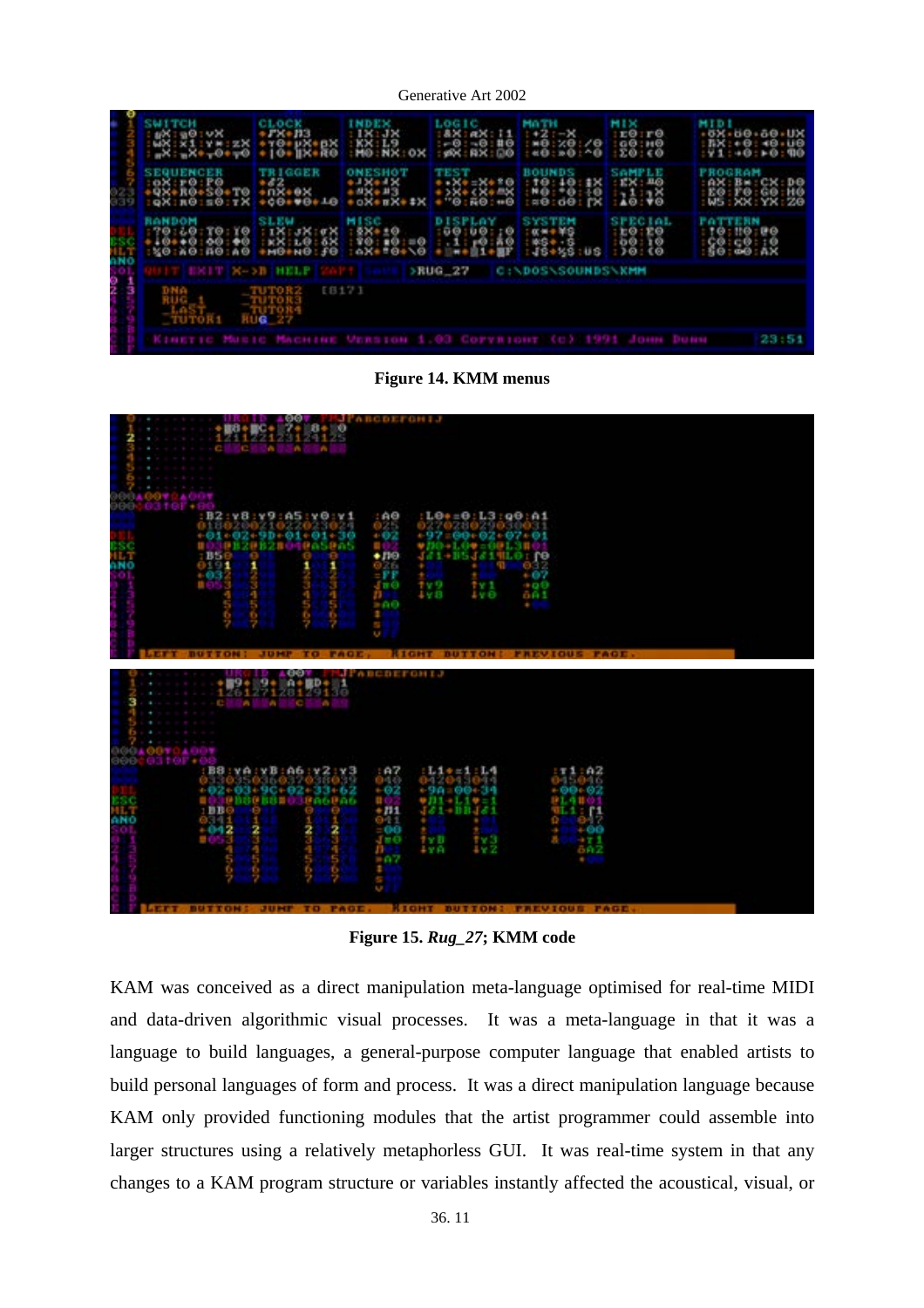functional output of the program. KAM allowed the artist-programmer to work in a very fast, right brain feedback loop and thereby maintain a very direct relationship between the programming ideas and the aesthetic output.

KAM let an artist:

- Create complex real-time program structures that could be used to drive MIDI sound, generative raster graphics, and external processes.
- Explore unusual time structures and relationships by driving individual program processes with independent clocks.
- Save and index into specific states of the system and therefore save and return to various states of the aesthetic process.
- Drive evolving structures, images, sounds, and environments using real-world data, DNA and protein data, for example.
- Connect to the outside world by reading and writing to ports and memory addresses.

As with Vango, after I worked with KAM for a while, I developed a group of generative processes that exploited its capabilities and allowed me to develop unique concepts, mark making processes, and artworks. However, I found three of KAM's abilities particularly important: KAM could use data to drive audiovisual processes, it could embody aesthetic evolution in saved system states, and it allowed me to explore evolutionary concepts such as aesthetic genotype and phenotype.



**Figure 16. KAM menus and code example**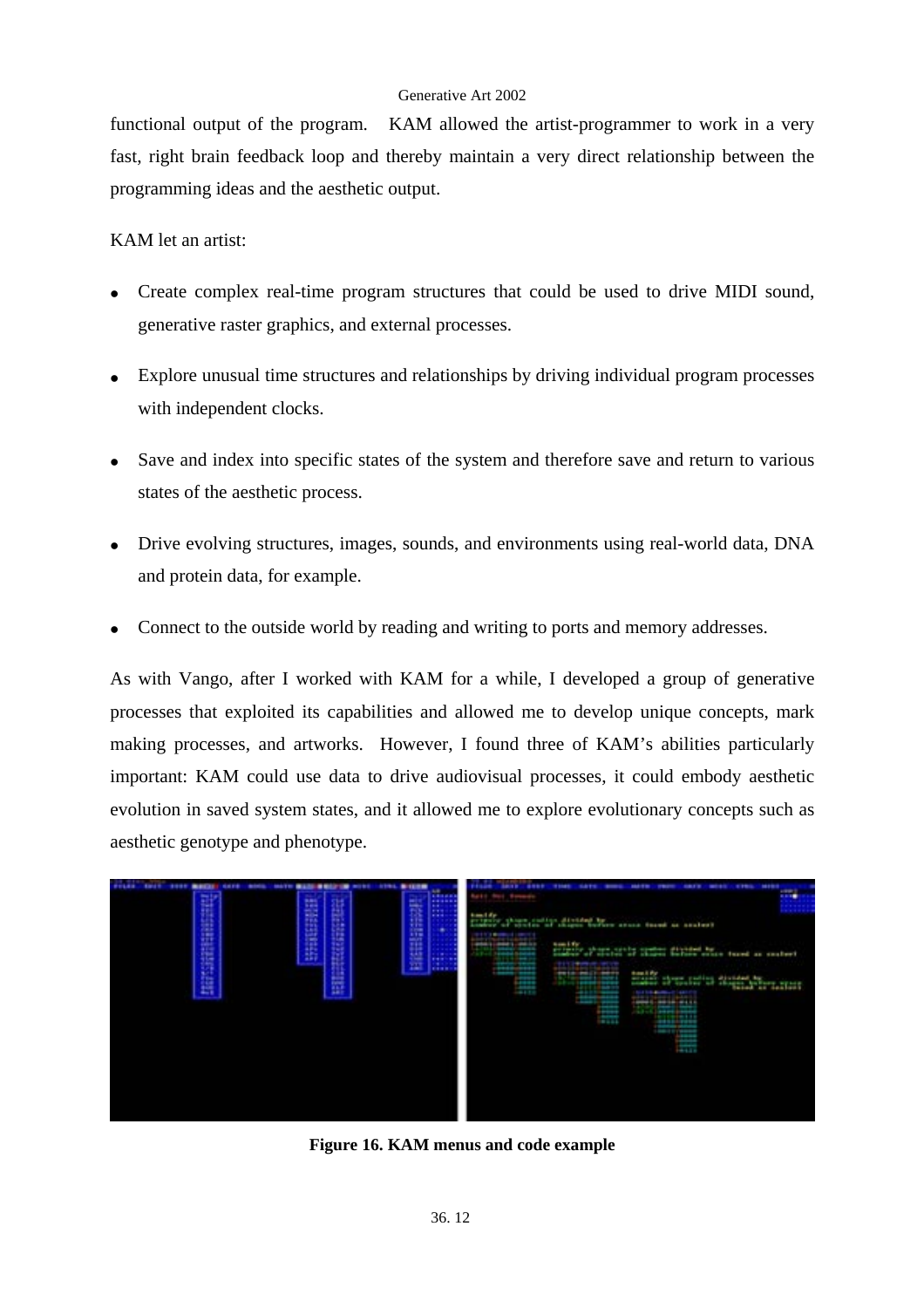KAM's ability to use DNA and protein data to drive both visual and musical processes was valuable for a number of reasons. First, John and I could use the same DNA-protein data to drive the music and the visuals for an installation. As a result, at a formal level the visual structures I produced with KAM worked very well with the music John composed; the music and images seemed to fit together effortlessly. I speculate that this because we both used the same source data and the same basic generative tools. In addition, using real DNA data allowed me to focus the viewer's mind on the general idea of code driven form and structural cascades; an idea that I believe has many implications in the fields of art, architecture, media production, and social theory to name just a few.

Using DNA data in the artworks also helped convey the idea that the artworks were alive. Physical genetic and cultural memetic processes became equated in the viewer's mind. DNA, at the root of a genetic tree of life, become associated with the 'tree of life' motif, the root of a memetic tree of metaphor. My 'DNA rugs' and the traditional 'tree of life' tribal rugs I referenced in my work were seen as part of the same evolutionary process. Moreover, since the artworks themselves had DNA, viewers thought of them more as living things.



**Figure 17.** *Garden of Initial Conditions, strain 1* **and** *strain 2***; KAM code and animation frames**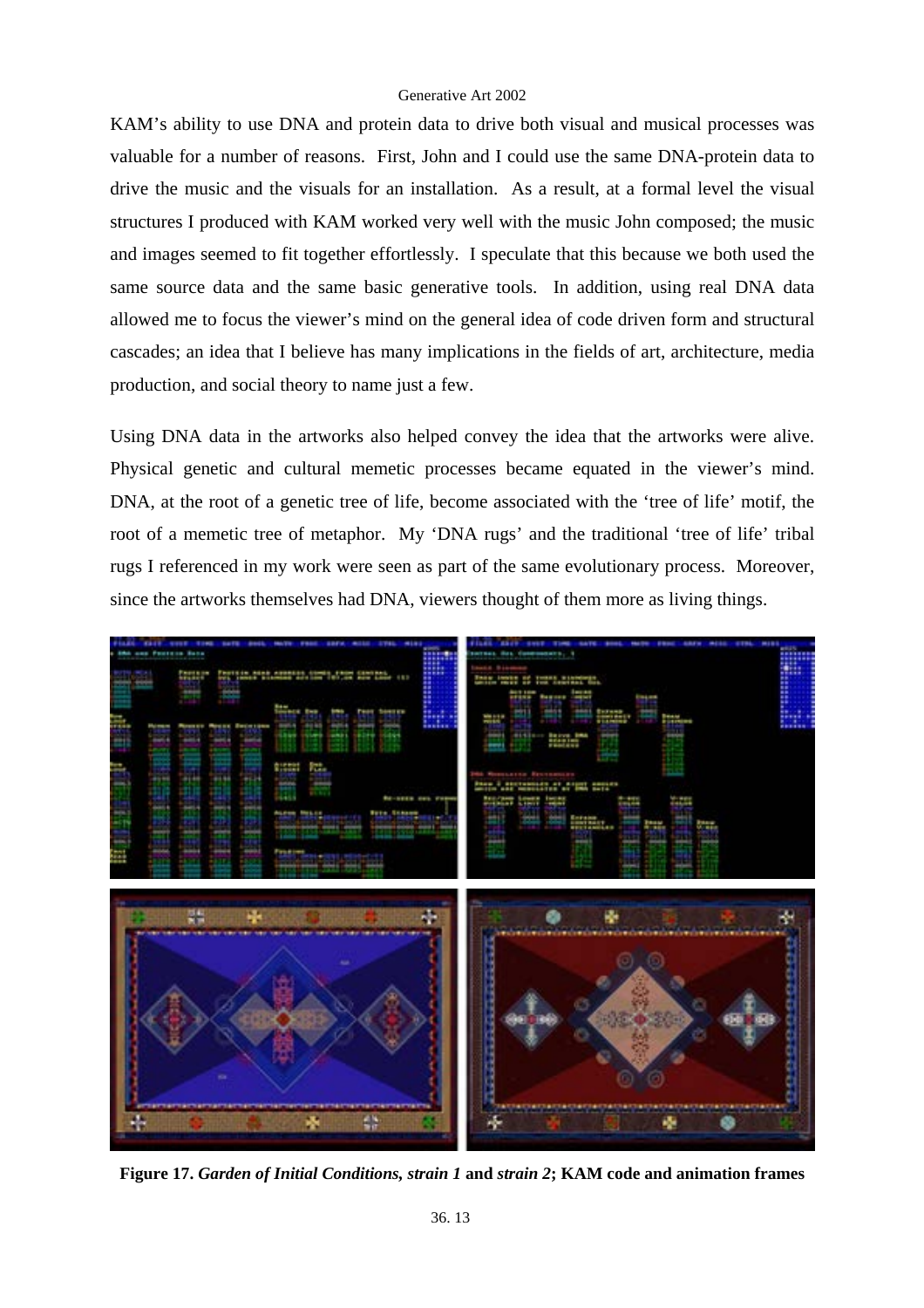Conceptual issues aside, on a formal level using the DNA-protein data helped me to create very interesting evolving visual forms. For example, to create the central tree-of-life motifs seen in figure 17 above, I used DNA data to modulate the radii of a series of expanding, contracting and XOR'ing rectangles. The process was like a feedback loop, driven with an apparently random yet structured signal. In any event, by carefully tweaking generative parameters, I was able to get my code to produce some truly wonderful patterns that bore a remarkable resemblance to the familiar yet unique patterns found in best tribal carpets. I used this idea and related non-DNA strategies to produce many wonderful unique generative marks.

I also found KAM's ability to save and index into system states exceptionally useful. In *Garden of Initial Conditions*, I used system states to explore aesthetic genotypes and phenotypes. I created one basic code structure, i.e. genotype. I then copied the genotype, i.e. file, adjusted combinations of parameters such as color, timing, and limit value, then saved the new state of the work. I created multiple strains of the work by applying the selective pressures of my decision making process to copies of the genome; i.e. new files.



**Figure 18.** *Emerging;* **KAM code and animation frames**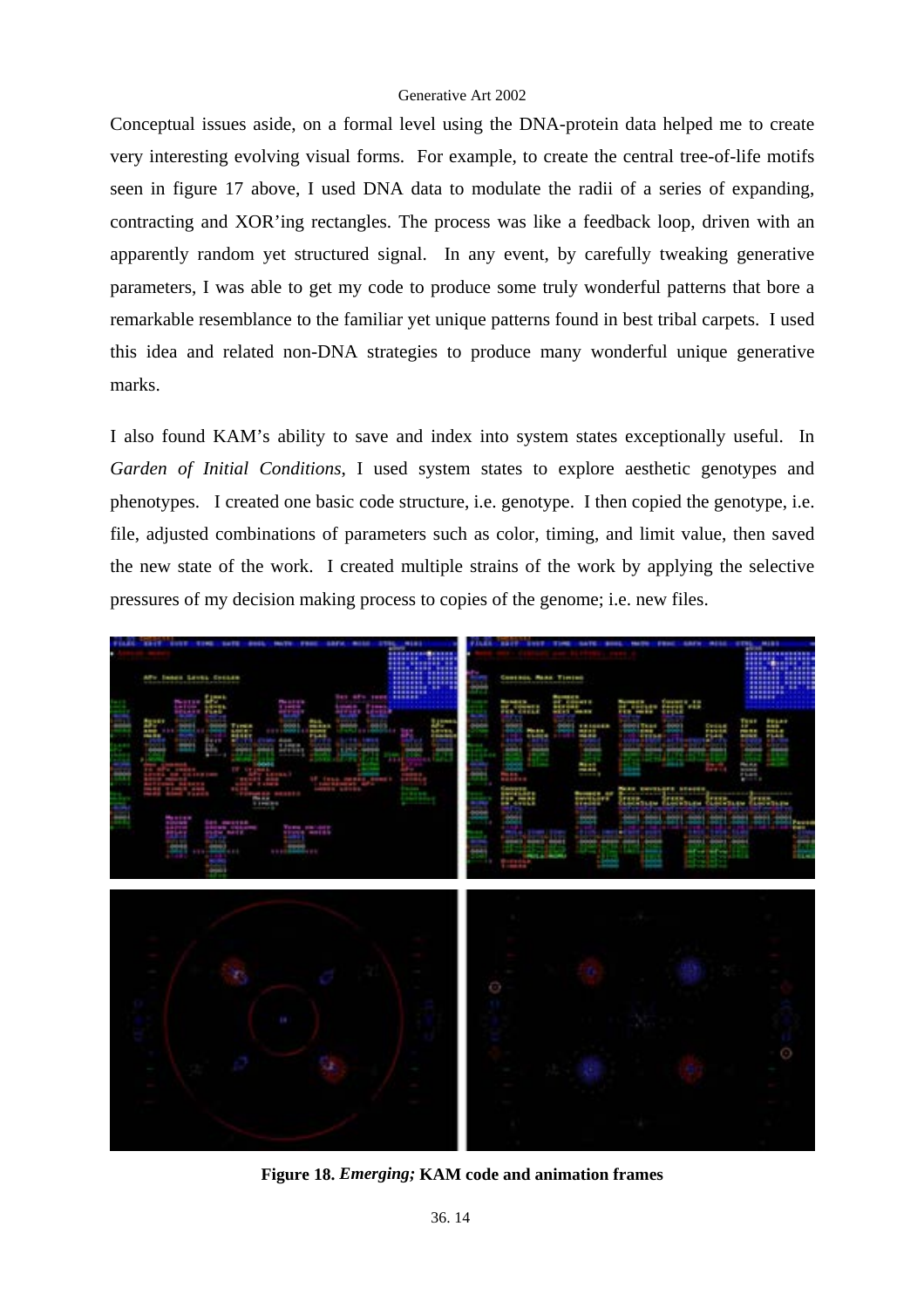The primary authoring and performance processes underlying *Emerging* were also based on evolving system states, but within a single file. More specifically, I built a simple markmaking engine driven by timed events, then created a series of marks and events which I saved as index level one. I then created another related set of marks and events which I saved as index level two, and so on until the work was 'complete'. This process worked very well, especially given the visual form of *Emerging,* inspired as it was by theories of cosmic and cultural evolution.

KAM certainly was a wonderful tool to use. But not surprisingly, it also presented its share of pitfalls. For example, like all young software, KAM evolved at a furious rate. When John first released a beta of KAM, I built 183 different versions of one piece before we uncovered all the bugs and unintended side effects within the system code and within my own artist's code. Ironically, just as we evolved KAM into being, the DOS world KAM was based on was nearing the end of its life cycle. DOS programs were becoming passé as the new GUI technologies began to dominate.

However, the worst problem associated with the demise of DOS was that, while KAM was a very fast DOS program, fast new graphics libraries and DOS drivers for new graphics cards became increasingly difficult to locate. This meant that John could not easily adapt KAM to take advantage of the ever-increasing speed and accelerated drawing functionality offered by the rapidly evolving graphics hardware systems. This also meant that I could never get my KAM programs to spit pixels fast enough to let my carpets fly in the way that I could with the hardware accelerated, character-based Vango. Another lingering side effect of this shift away from DOS is that I must still maintain seldom-used DOS computer systems just so that I can show my older work, much of which was tuned to a specific CPU.

There was also an architectural constraint built into KAM graphics because of its DOS roots. KAM could only draw on one graphics 'screen'. It was not possible to composite images nor was it possible to buffer images or processing of image components in the background. While a constrained creative system often drives its users to create well crafted and focused work, it also precludes many creative practices. In any case, in spite of our best efforts, the system had again become too isolating and unique. And again, it was time to move on.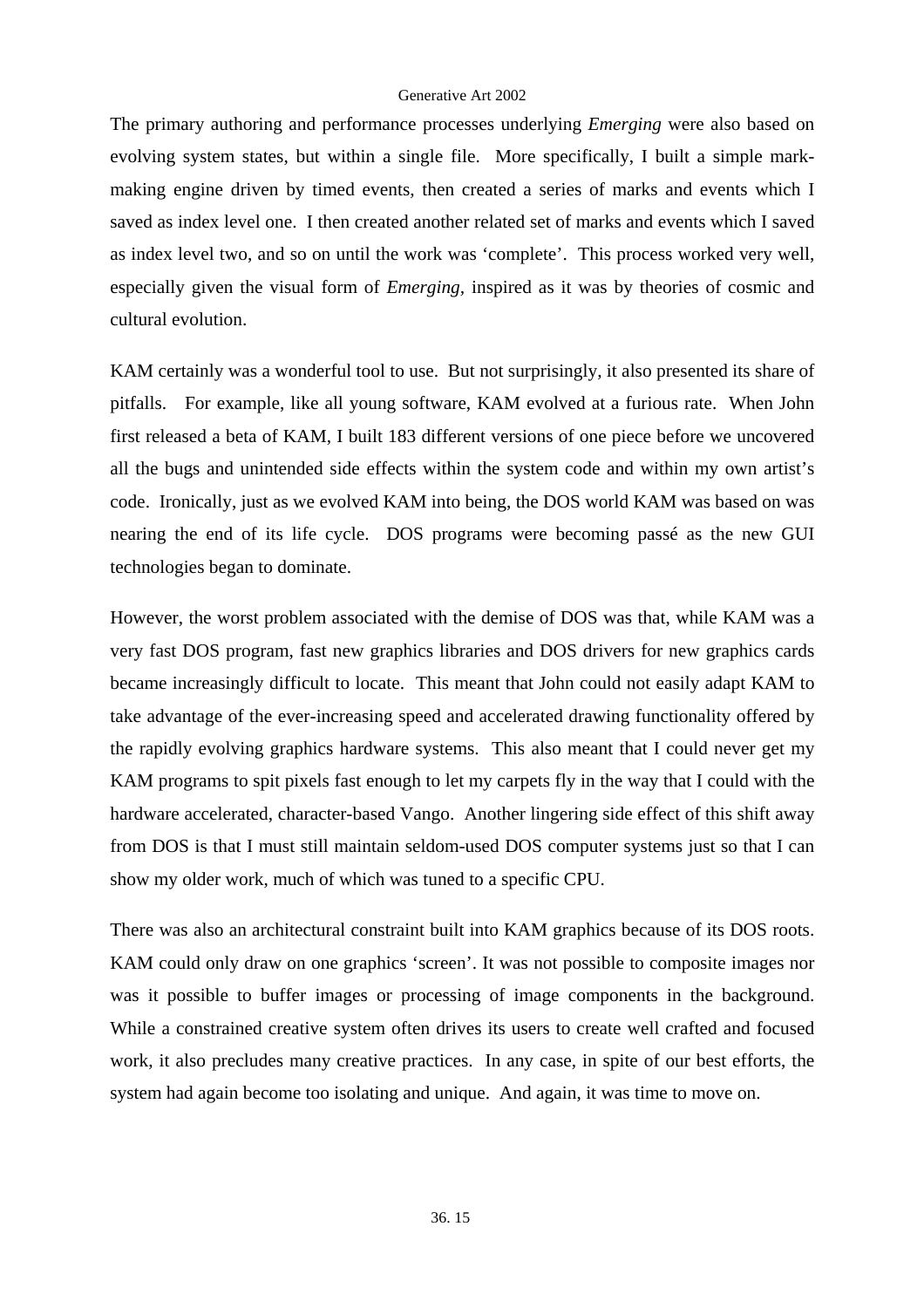## **4. Sketches for** *Life by Analogy*

Fortunately for me, beginning in the late1990's John and I began to discuss how to translate the basic concepts of KAM, as well as portions of its precursors Vango and KMM, into the Windows GUI environment. As a result, and after an enormous amount of translation and new work on John's part, in 1999 he released the first version of SoftStep, a Windows-based, real-time, algorithmic MIDI composition and sequencing system.[4] In retrospect such a move seems obvious, but at the time the speed penalty exacted by the GUI itself was extremely significant. Even with the faster computers, newer graphics libraries, and accelerated graphics cards, it was very difficult to make a Windows system run as fast as the DOS-based KAM system; particularly when you remember that KAM was a real-time system. In fact, at that time it was so difficult to produce acceptable simultaneous real-time MIDI and graphics performance on an affordable PC that SoftStep did not support graphics when released. However, as SoftStep matured, processors, memory and graphics hardware got much faster, as did Windows itself. Accordingly, in 2001 John began to add graphics functions to SoftStep, specifically in the form of graphics libraries accessed through user programmable function modules.

Today, SoftStep provides a relatively metaphor-free direct manipulation GUI environment that enables the artist to do many things including:

- Create complex real-time program structures that can drive and manipulate MIDI sound, generative and sampled raster graphics, text, data, and various external processes.
- Explore unusual time structures and relationships by driving individual program processes with independent clocks.
- Build interactive real-time control surfaces that simplify the process of creating algorithmic music, imagery, and environments.
- Easily program specialized and reusable user function modules.
- Easily create custom scales and other data structures.
- Save snapshots of the system then return to specific states of the aesthetic process.
- Import numeric, text and genetic data sets using the DataBin and BioEditor.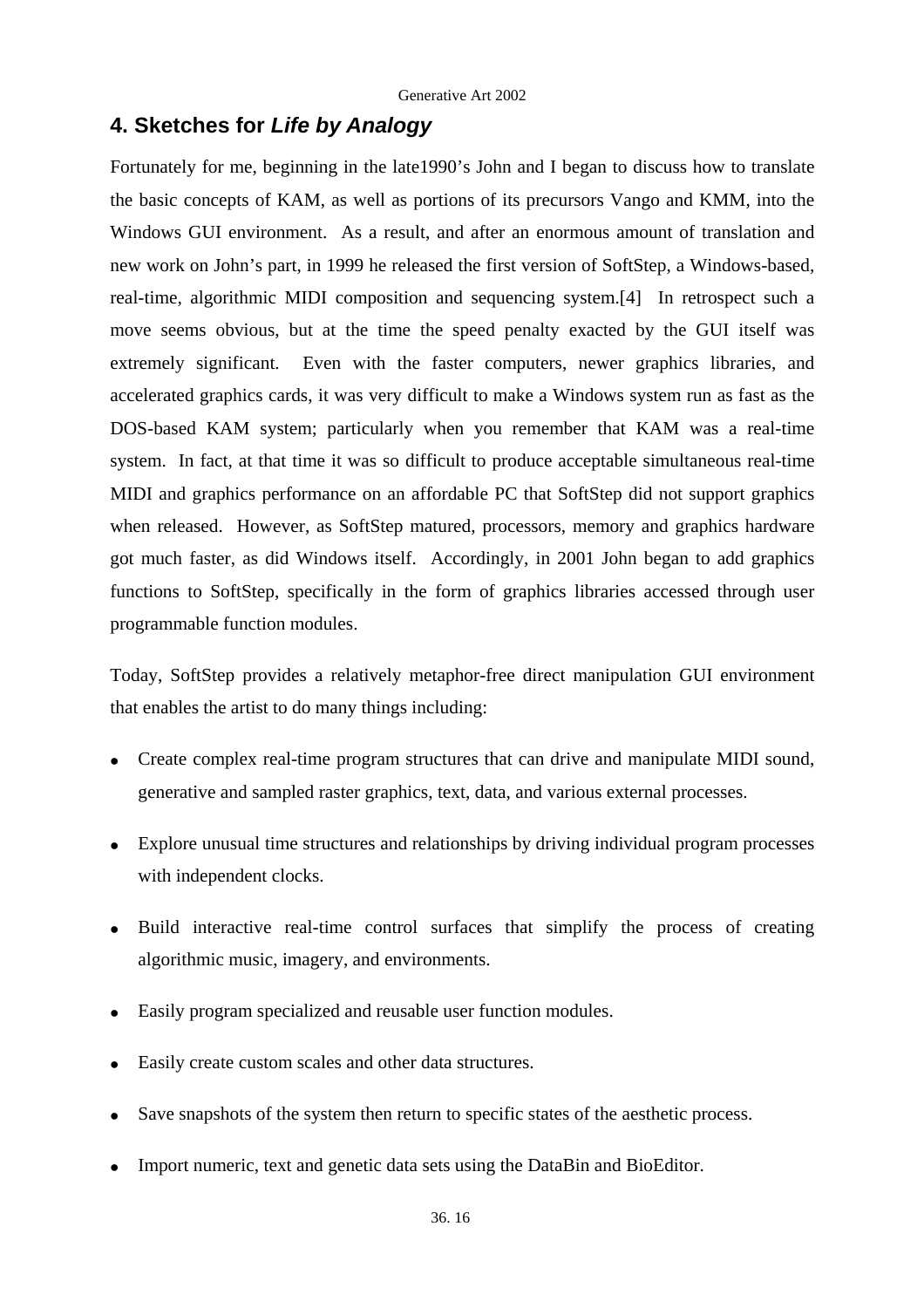• Communicate with micro-controllers like the Basic Stamp and EZ-IO.



**Figure 19. SoftStep code, animation frame and user function code examples** 

After working with SoftStep since its beta release, I have again developed a new set of generative processes. These processes add to those capabilities that carried over from previous systems such as system state snapshots and data-driven marks. A few of these new processes seem particularly worth noting in this discussion. To begin with, I am now able to use sampled graphics as part of my generative processes. For example, in addition to generating marks from simple patterns of interference or feedback or mathematical equations, I can now create marks by feeding sampled forms and captured picture elements to various convolution, combination and filtering processes. Having this new class of procedural marks greatly extends my expressive palette without requiring me to sacrifice my basic generative approach. I can also mix sampled representational images and generated marks at will, a capability analogous to easily mixing sampled and synthesized sounds. This ability has introduced me to new methods for generating and evolving complex time-based imagery.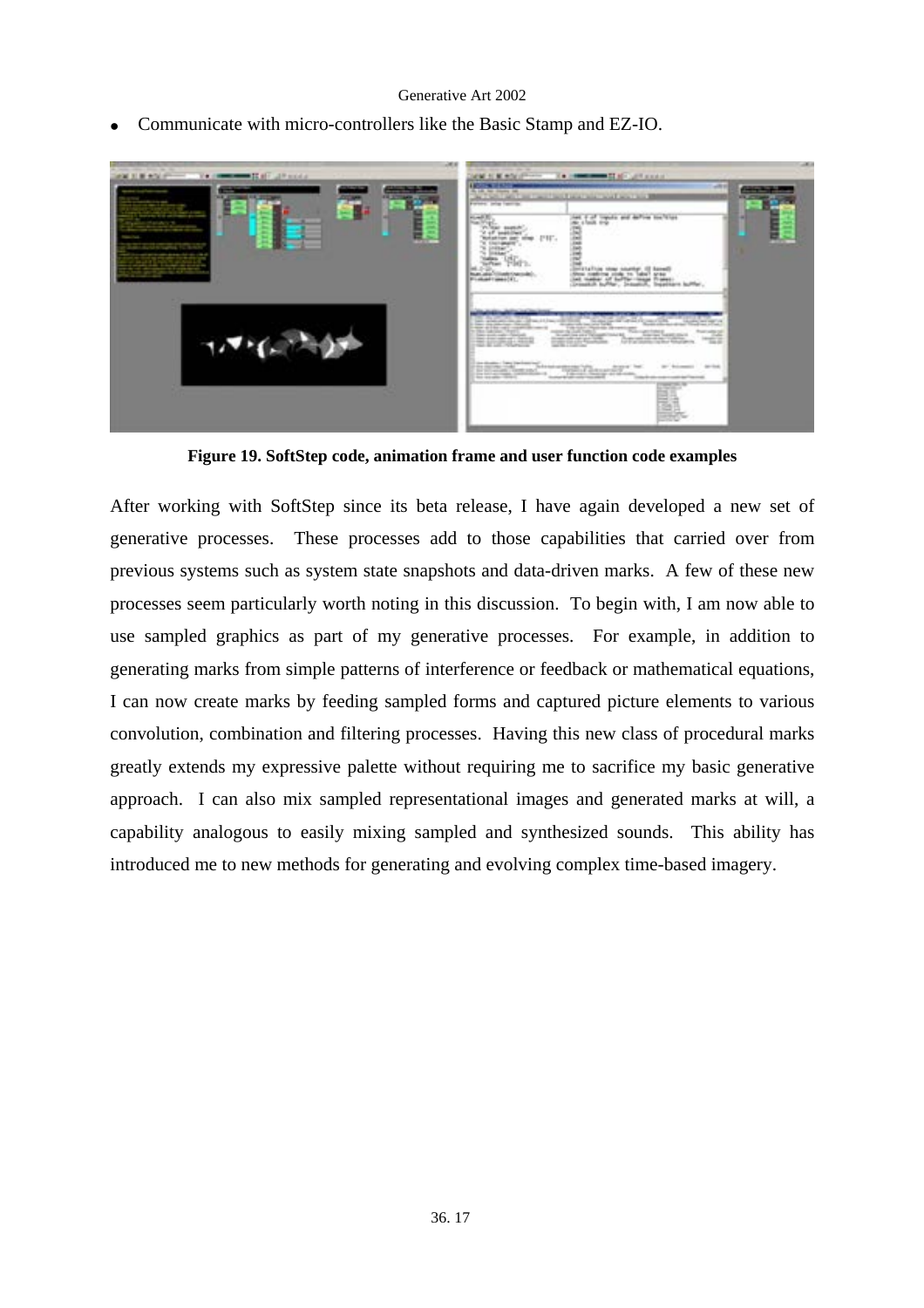Generative Art 2002

**Figure 20. Sketches for** *Life by Analogy***; SoftStep code, image components, and animation frame** 

SoftStep has also made it possible for me to continue and expand my experiments with timeenveloped marks, i.e. marks in which different visual elements or states of an entity are drawn at perceptibly different rates under program control. Time-enveloped marks are analogous to sonic notes that use ADSR envelopes, but visual marks usually run on a much slower time scale. Although I used this enveloping technique extensively when I used KAM, SoftStep's ability to manipulate high resolution sampled images using independent clocks gives me a whole new set of options to explore. I believe that manipulating the envelope structure of generative marks will prove to be a powerful way to develop interesting phenotypic variations or even new strains of an algorithmic artwork.

And finally, SoftStep has helped me to investigate a problem related to envelopes, i.e. how best to produce subtle and expressive generative instruments. A generative instrument is a set of processes and controllers that can be used in real-time to expressively create and modulate generative aesthetic systems. Examples of existing generative 'instruments' include: a brush with canvas, a keyboard with waveform synthesizer, a power carver with wood, a set of Buchla wands with MIDI lights, an Xacto knife with foam core, and a human-scale touch screen with mark synthesizer. However, none of these instruments easily supports the appropriate mixture of computer programming actions, visual imaging actions, sound and event composing actions, and expressive body actions that my working style demands.

SoftStep, on the other hand, begins to allow me to create new instruments by mapping inputprocess-output relationships in ways that the I/O device manufacturers and software library vendors never intended. I don't have to be a systems programmer to build these connections because John has provided me with an appropriate scale language that makes it relatively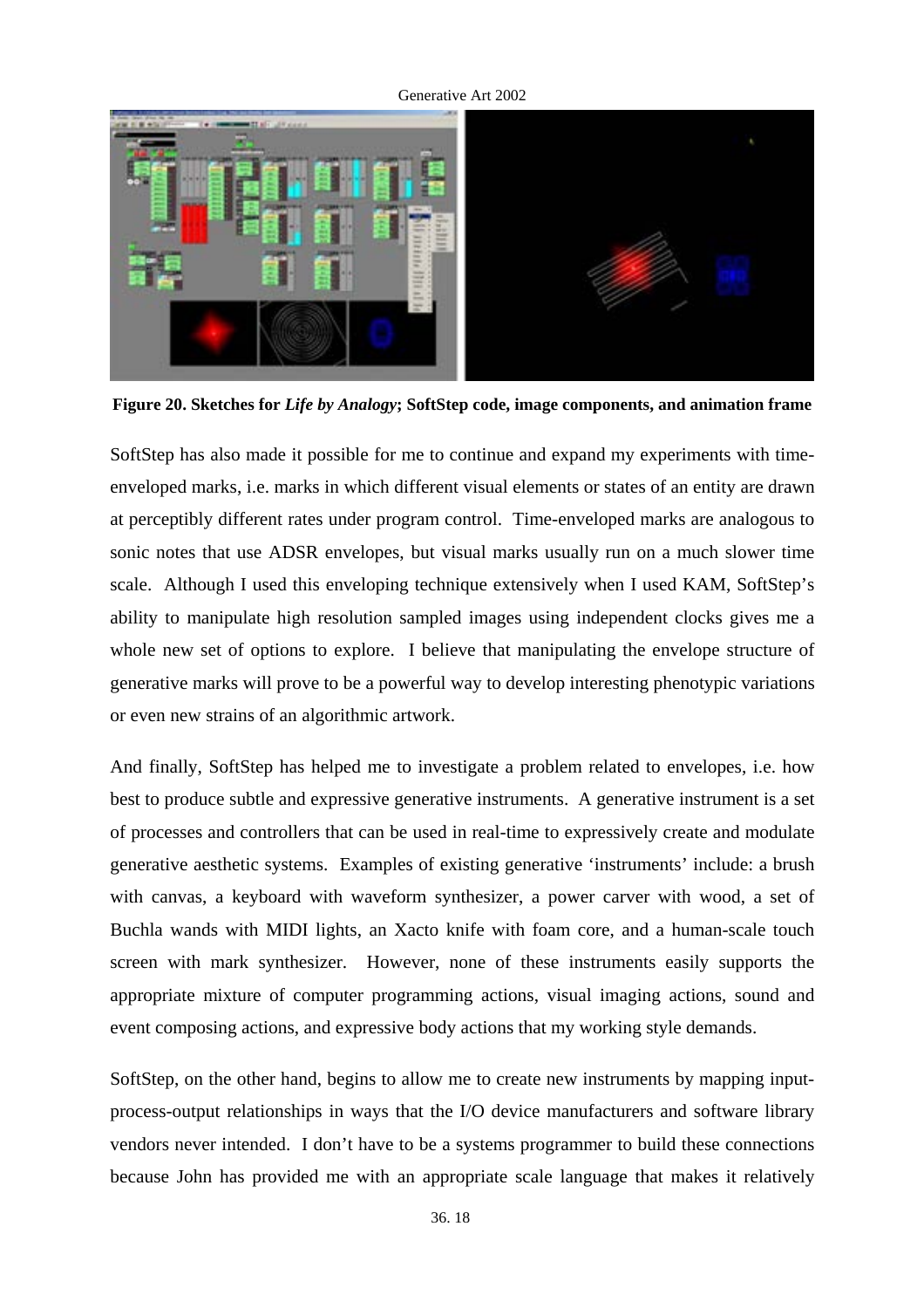easy. I can unite a physical interface to a micro-controller to a generative process running in SoftStep and output the results to audio-video projection systems while simultaneously controlling the installation environment. My instrument may not help me create a true virtual reality, but it will let me create a very expressive and immersive aesthetic experience while running on a PC an individual artist can afford.

Of course, having praised SoftStep's capabilities, it is only right to mention some of its shortcomings, two of which are especially challenging. First, because of various technical problems that arose from building a real-time system in the Windows environment, the graphics functions in SoftStep are not tightly integrated into the modular structure. As a result, I must use multiple programming paradigms to create my work. This makes the learning curve for programming SoftStep visuals much steeper and less intuitive than it could be. But more importantly, this lack of integration makes programming errors much more common and slows down the creative process. Mind you, the create process is still good, just not as good as it could be.

The second, and most serious problem for me with the original SoftStep architecture is the lack of a module encapsulation methodology. On the MIDI side, this problem is not as noticeable because John has already encapsulated so many algorithmic MIDI functions into the existing module structure. However, on the graphics side, while it is quite easy to build a chunk of imaging functionality and wrap it up for future reuse in the form of a user function module, it is basically impossible to encapsulate combinations of modules to make up a 'whole visual function'. This constraint makes it much more difficult to scale up the large mark and image structures associated with a complex artwork.

So, despite SoftStep's power and ease of use, it appears that it will soon be time again to move on to new system, one that has evolved to adapt to the latest needs of generative visual artists and musicians. And, of course, John has already developed the core of a new system designed precisely to meet these needs and more than a few future as-yet-unknown needs. A product of John and my decade-long conversation and John's three decades of programming experience, this new system will return to its KMM-KAM roots by providing visual artists with a very fast, highly scalable, direct manipulation meta-language. However, this language will run in real-time in Windows and be open and extensible, which will make a wide array of platforms, systems and libraries accessible to artists in unique ways.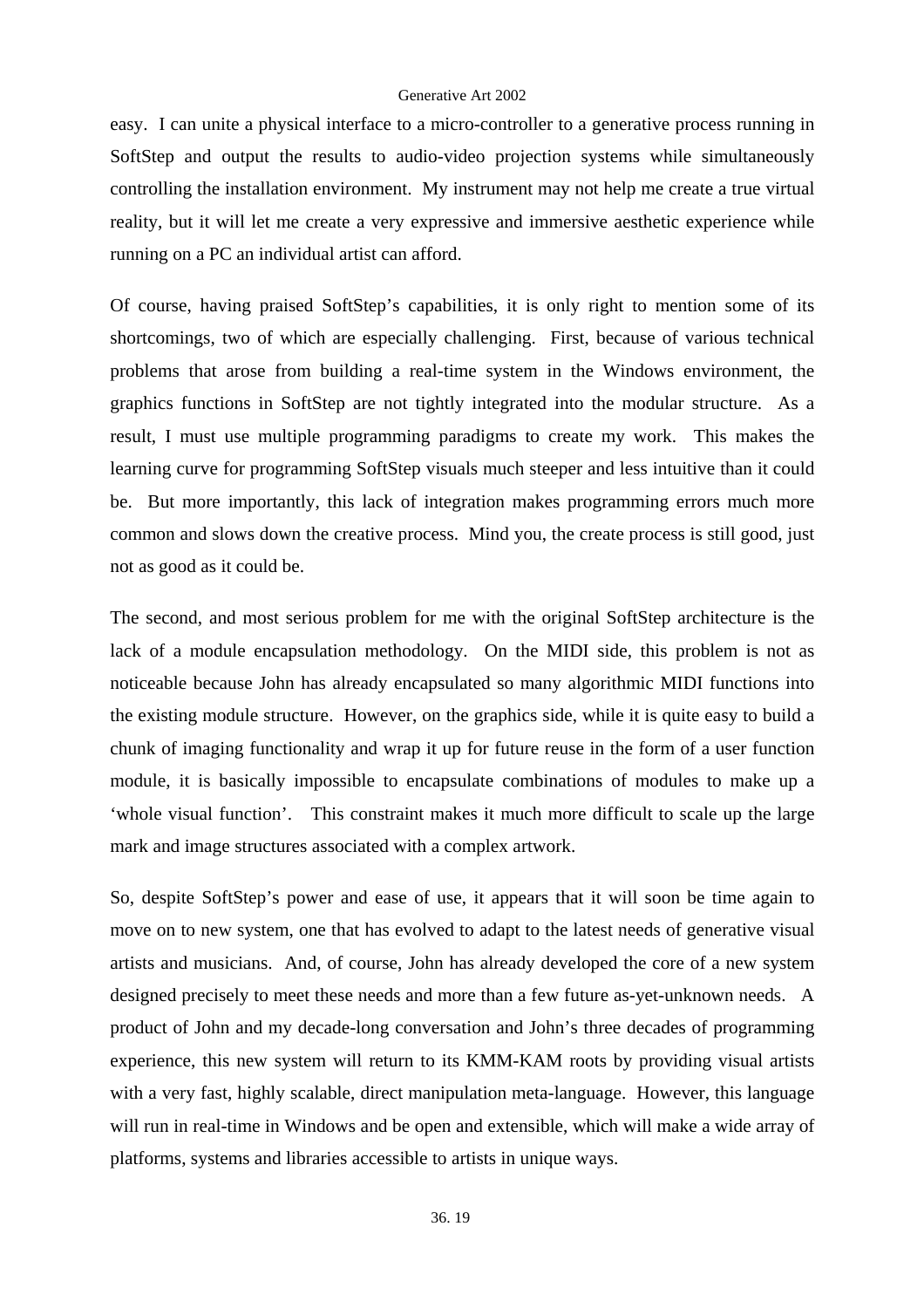I especially am excited by the following possibilities. First, I will be able to build very deep reusable hierarchies of marks, forms, and images, any part of which can be programmatically controlled. Second, I will be able to create my own personal appropriate scale language and create extensions to this language. That is, I will be able to build my personal language so that it embodies the level of abstraction that I personally need in order to be able to simultaneously work in the structured world of programming and the expressive world of fine arts imaging. However, I will not have to give up the ability to drill down into lower levels of abstraction when necessary, a sacrifice that many easy to use tools demand. Nor will other artists be forced to adopt my particular functional abstractions, they will be able to build their own. Not only will artists be able to build their own abstractions, they will be able to share and interoperate their functional thoughts with others. Moreover, I should be able to add new low-level functionality as it evolves.

Third, I am overjoyed that I may be able to create computer based generative systems using a language that evolves under me. In practical terms, that means that the system is being designed so that changes to the language interpreter do not require 'rewriting' user level code. This means that I can spend more of my time evolving my artworks and less of my time evolving myself to adapt to the changing systems.

Fourth, I look forward to the possibility that I may easily communicate with laboratory instruments, industrial I/O and control systems, and TCP/IP networks using my own personalized language. This is in addition to the existing MIDI and micro-controller based communications I can use to control lighting, sensing, and environmental systems.

Fifth, I anticipate that I can use the new language to drive other software systems, in essence treating them as specialized function libraries. This would allow me to develop my own nonstandard ways to interact with standard systems. For example, 3D imaging, analysis and rapid prototyping systems are particularly suitable for this approach.

Before concluding, I should note here that other comparable languages for artists exist, such as the popular Max/MSP that runs on the Macintosh. However, for me personally, it is the ability to run in real-time on my existing PC's, the ability to interoperate with other PC applications, the ability to participate in the basic design of visual generative systems with John, and the fundamental elegance and openness of the system architecture itself, that keeps me coming back to John's systems to support my personal artistic evolution.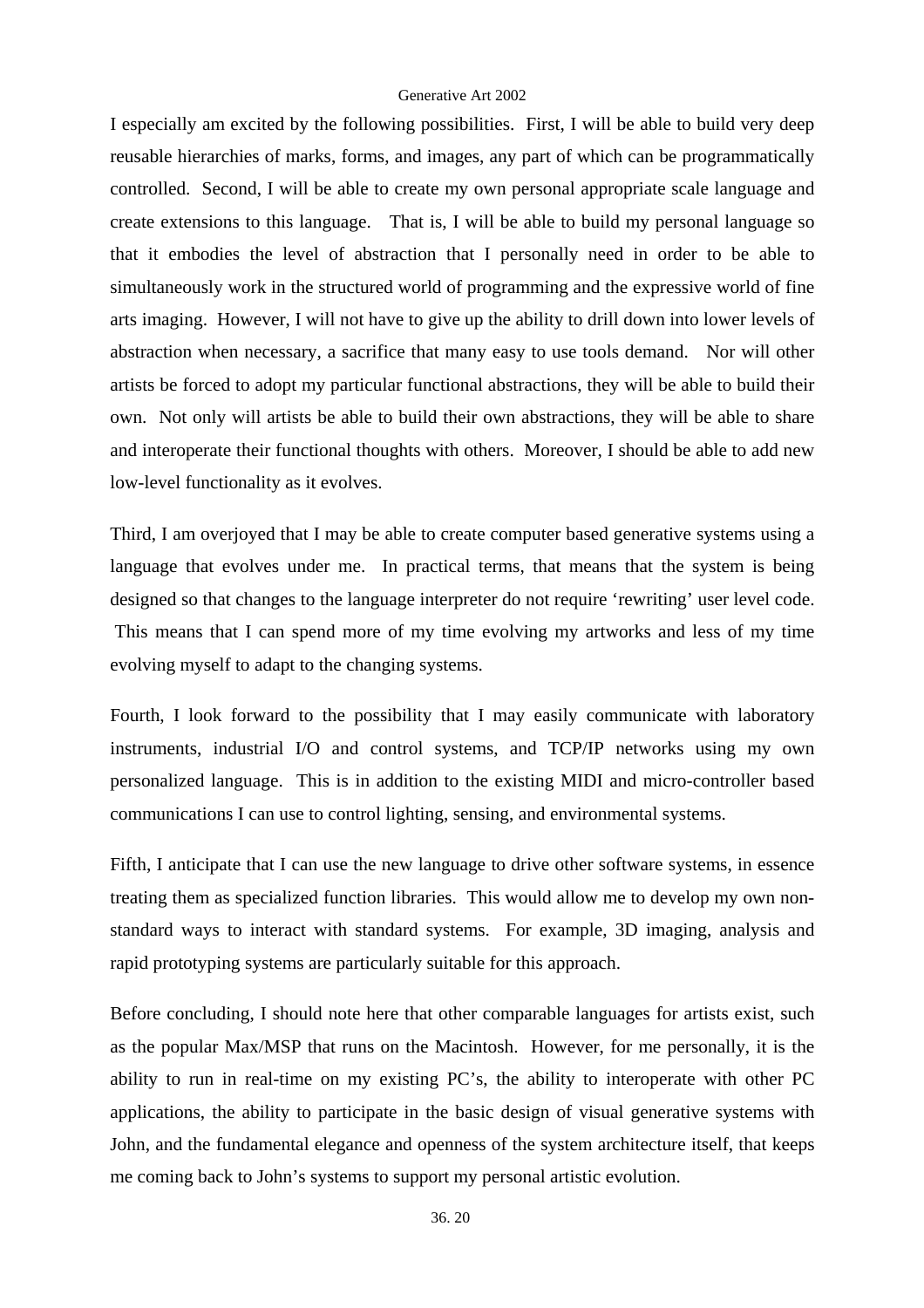# **5. Conclusion**

For more than a decade I have designed and used computerized algorithmic systems to produce artworks that incorporate generative and evolutionary concepts, forms and processes. When I first began this process, many felt that the major question was whether these generative processes could be used masterfully and whether the products should be recognized as Art.

My experience with the systems described above, and others, has convinced me that the answer to that question is obvious. Given enough time and energy, any process and product can be mastered and can become Art. The corollary is also obvious. Whether or not a creative work or process is recognized as Art at any particular time and place depends on social and historical forces that have little necessary relation to the original creative acts. Artists have no real choice but to just go ahead and explore what seems to them important. In fact, this question proved much too narrow to be helpful.

Instead, I have since found other questions to be more important. For example, I think it is important to ask:

- What types of new ideas can and should artists engage within the creative process and to what extent should these ideas be allowed to transform the creative process?
- What role can the individual human artist play in a cultural economy based upon industrialized generative processes and non-human systems?
- How can artists integrate standardized scientific languages and algorithmic processes into personal visions and expressive languages?
- How can artists capture their personal creative processes and encapsulate these processes in industry standard systems and software; and should they do so?
- How might the generative systems and products created by human and non-human artists function and evolve in the larger social context?

To confront these questions, but not necessarily answer them individually or completely, let me conclude this paper by proposing two conjectures based on my experience with the generative systems I described above.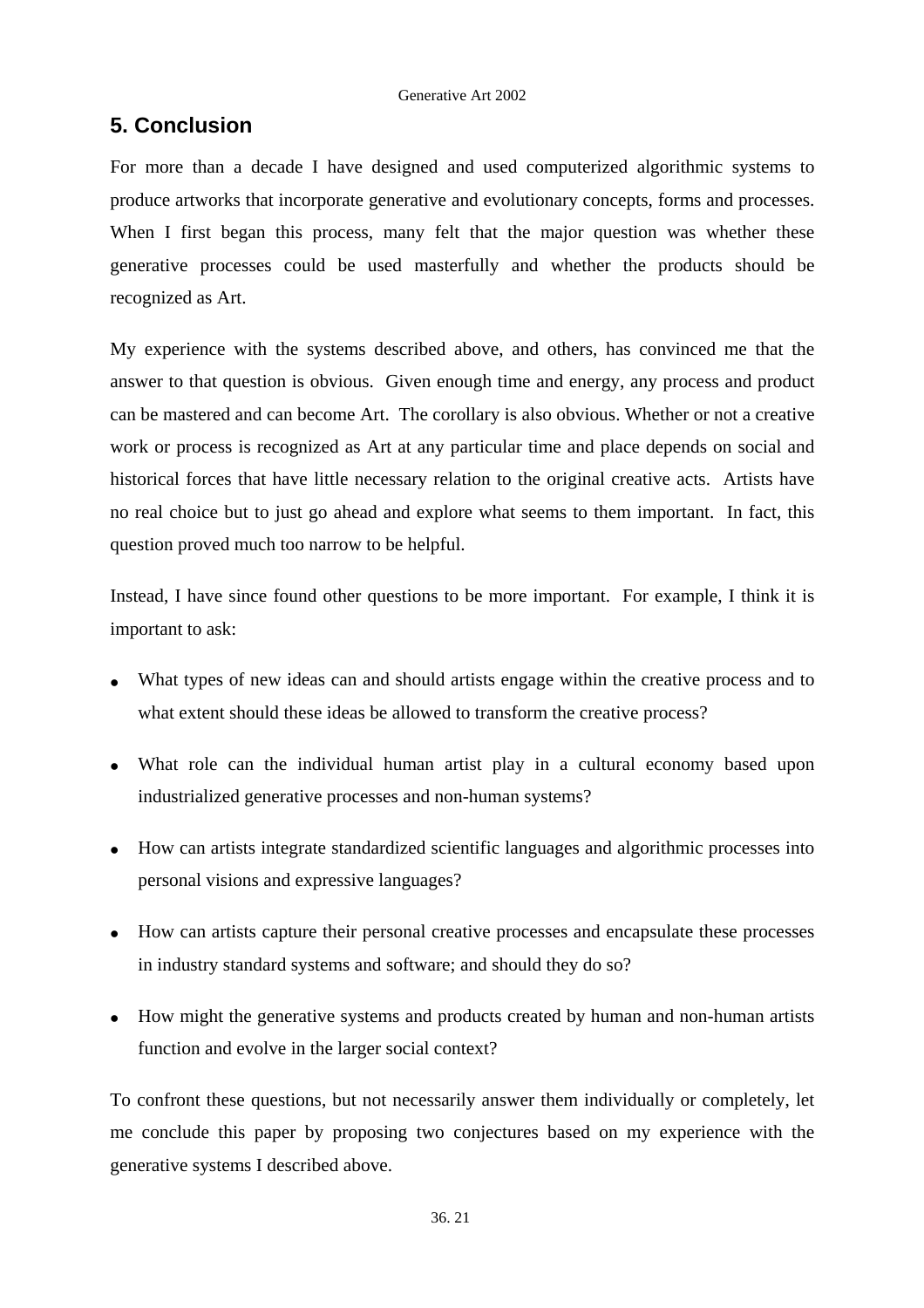Conjecture 1. Artists should focus attention on the structure of genetic and memetic systems evolving in time, the purpose being to make the behavior of these systems sensible to themselves and others. By extension, artists should help create and use generative systems that support this artistic focus but that also help existing creative processes adapt to the new circumstances.

I suggest this idea because I assume that human beings have become masters of large-scale industrial production, producing goods, knowledge, life forms, and even new production processes using large-scale social, scientific, and technical systems. I further assume that this productive activity exists in time and has significant impact upon human lives over time. And finally, I assume that some of the new core technologies of this productive onslaught will be genetics and memetics coupled to computer science.

If this is true, I believe it is essential that individual artists produce work by experimenting with simple computerized genetic and memetic systems and other ideas emanating from the world of science. Simple systems let artists see the essence of new forms and dynamics without inhibiting imagination. Sense based systems, ones that incorporate sight, sound, touch, and motion for instance, bring into play the enormous pattern recognition abilities of the human body and stimulate the human imagination. This is important because, as I believe Einstein said, "Imagination is more important than knowledge."

To support their imaginations, artists should continue to rely in part on the power of a welltuned intuition. Intuition, or pattern-knowledge, has served many human beings well, including both artists and scientists. However, all creative people should be aware of the limits of validity and functional limitations of any form of knowledge, whether it is subjective or objective, personal or public, intuitive or scientific. I believe it is a lack of clarity on this last point that forces many artists and scientists to misunderstand their own roles and contributions to knowledge and to society.

Artists should also use generative systems that foster experimentation with various time structures because varying the relative timing of the underlying generative processes often produces form variants and varying the timing of sense impressions often changes the meaning or implications of the experience. Stated another way, phenotypic expressions are often time sensitive. These kinds of tools can help artists and viewers develop sophisticated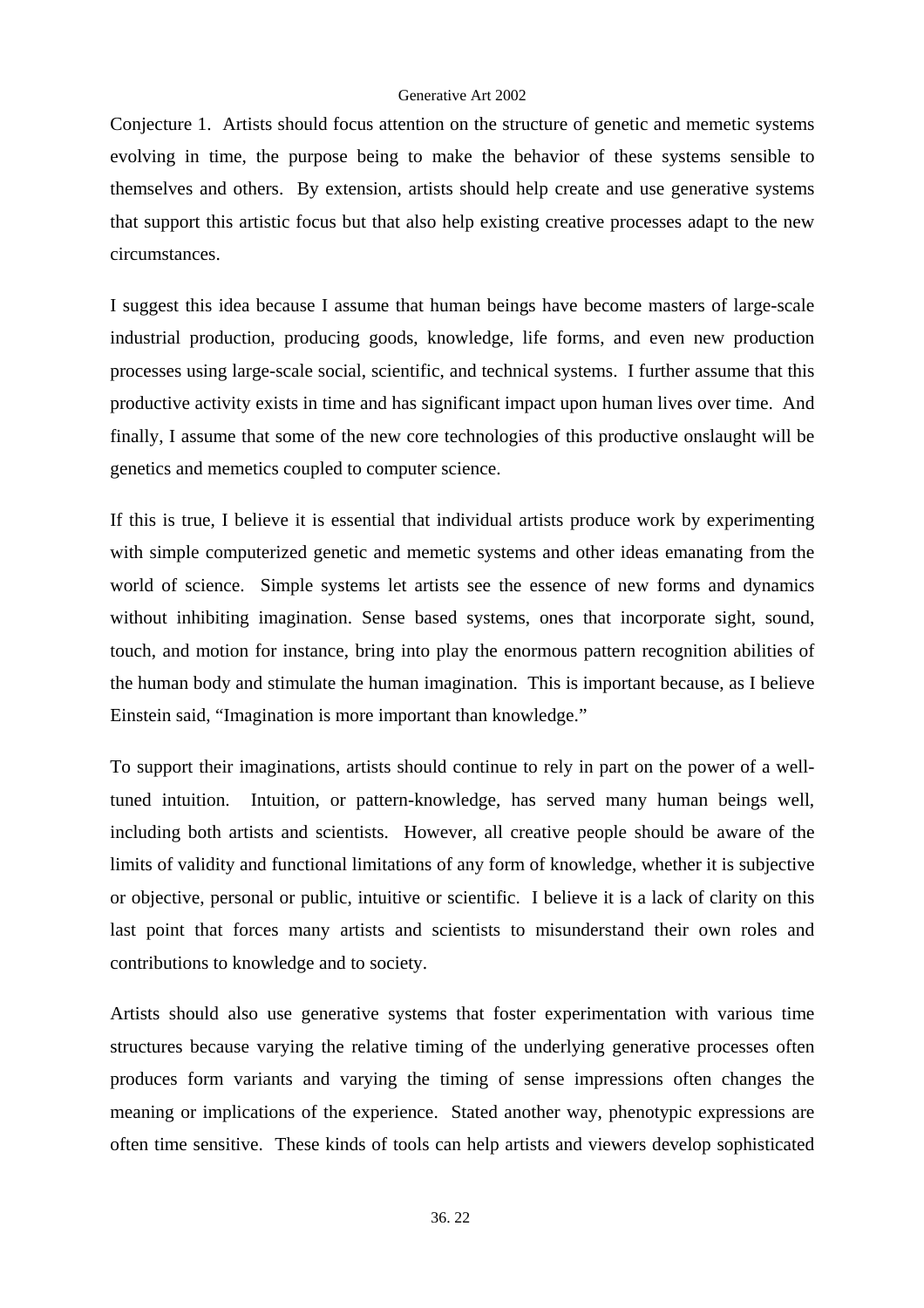structural and temporal intuitions and surface the new ideas that individuals and societies need to navigate into the future.

Conjecture 2. Since computers capture action in the form of language, a running program and its side effects can be considered the fundamental mark of a computerized generative system.[5] Therefore, artists should work with computer language based creative systems that enable them to directly handle these fundamental marks. Using these systems will also help artists better understand the structure, behavior, and creative potential of reified language, i.e. computer software. However, in the process of working with these systems, artists must also be careful lest their works quickly become extinct due to the rapidly changing computing ecology.

I make this proposal because each creative system is slightly different. Tools are slightly different from languages, clocked events are somewhat different from timelined events, genetic transparency is a little different than optical transparency, and computer marks are different from hand made marks. By implication, the insights each type of system provides and the products it produces are slightly different and effect humans in slightly different ways. Since exploring the subtle differences in life through word, image and music is the traditional purview of the artist, it seems clear to me that artists can naturally adapt to these new generative processes as long as they are empowered to the adjust the processes to their own needs while preserving the essence of the new relationships.

Furthermore, I believe it is very important that artists help explore and articulate these differences between systems. Subtle differences become the small changes that can make the big difference in the long run of cultural evolution. They are the butterflies in the weather pattern of global culture change. It is one of the artist's important social functions to catch, identify, and display these butterflies for all to view.

However, once artists capture the butterfly by creating artworks using the new systems, they should carefully consider how to preserve and share their processes and products. As an artist who has spent countless hours trying to recreate particular computer ecologies so I can show particular works that embody particular sets of non-verbal relationships that cannot be properly communicated in any other way, I can assure you that this is a big issue. There is an enormous difference between the documentation of an idea and the experience of the situation that generated the idea. There is an enormous difference between seeing something fixed into